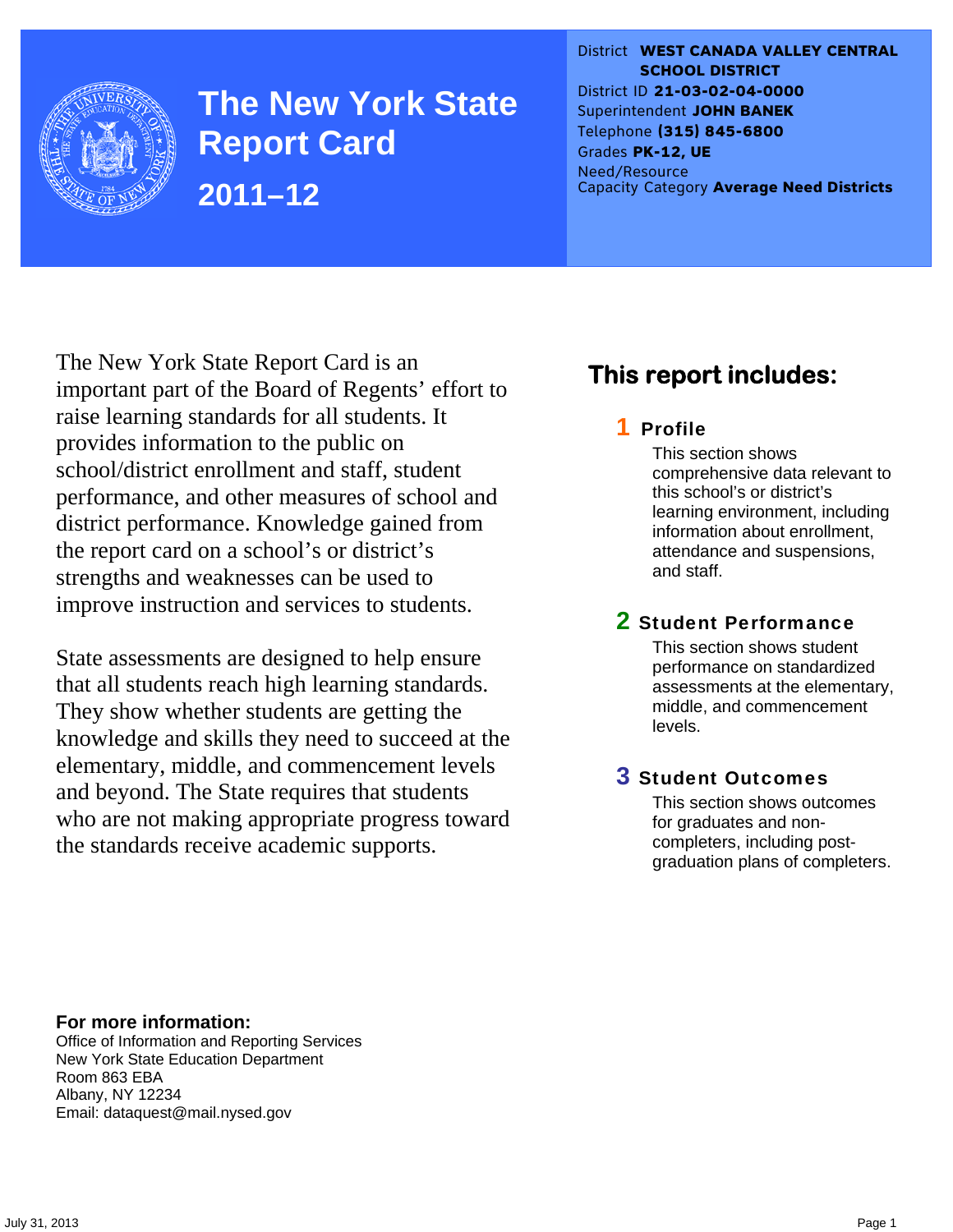## **1 Profile**

District **WEST CANADA VALLEY CENTRAL SCHOOL DISTRICT** District ID **21-03-02-04-0000**

## **Enrollment**

|                            | $2009 - 10$     | $2010 - 11$ | $2011 - 12$     |
|----------------------------|-----------------|-------------|-----------------|
| Pre-K                      | 36              | 32          | 35              |
| Kindergarten               | 60              | 42          | 47              |
| Grade 1                    | 46              | 63          | 45              |
| Grade 2                    | 61              | 45          | 62              |
| Grade 3                    | 55              | 57          | 45              |
| Grade 4                    | 49              | 54          | 62              |
| Grade 5                    | $\overline{55}$ | 49          | $\overline{56}$ |
| Grade 6                    | 56              | 56          | 48              |
| <b>Ungraded Elementary</b> | $\Omega$        | $\Omega$    | $\mathbf{1}$    |
| Grade 7                    | 69              | 53          | 58              |
| Grade 8                    | 68              | 71          | 53              |
| Grade 9                    | 63              | 69          | 69              |
| Grade 10                   | 81              | 60          | 72              |
| Grade 11                   | 54              | 74          | 56              |
| Grade 12                   | 69              | 53          | 73              |
| <b>Ungraded Secondary</b>  | 0               | $\Omega$    | $\mathbf 0$     |
| Total K-12                 | 786             | 746         | 747             |

## **Average Class Size**

|                       | $2009 - 10$ | $2010 - 11$ | $2011 - 12$ |
|-----------------------|-------------|-------------|-------------|
| <b>Common Branch</b>  | 17          | 17          | 18          |
| Grade 8               |             |             |             |
| English               | 16          | 17          | 17          |
| <b>Mathematics</b>    | 17          | 18          | 18          |
| Science               | 17          | 18          | 18          |
| <b>Social Studies</b> | 17          | 17          | 18          |
| Grade 10              |             |             |             |
| English               | 20          | 20          | 18          |
| <b>Mathematics</b>    |             |             |             |
| Science               |             | 21          | 18          |
| <b>Social Studies</b> | 20          | 20          | 18          |

### **Enrollment Information**

*Enrollment* counts are as of Basic Educational Data System (BEDS) day, which is typically the first Wednesday of October of the school year. Students who attend BOCES programs on a part-time basis are included in a school's and district's enrollment. Students who attend BOCES on a full-time basis or who are placed full time by the district in an out-of-district placement are not included in a school's or district's enrollment. The state public enrollment includes public school districts, charter schools, and NYSED-operated programs. Students classified by districts as "pre-first" are included in first grade counts. Kindergarten and Pre-K counts include halfand full-day students.

## **Average Class Size Information**

*Average Class Size* is the total registration in specified classes divided by the number of those classes with registration. Common Branch refers to self-contained classes in Grades 1–6.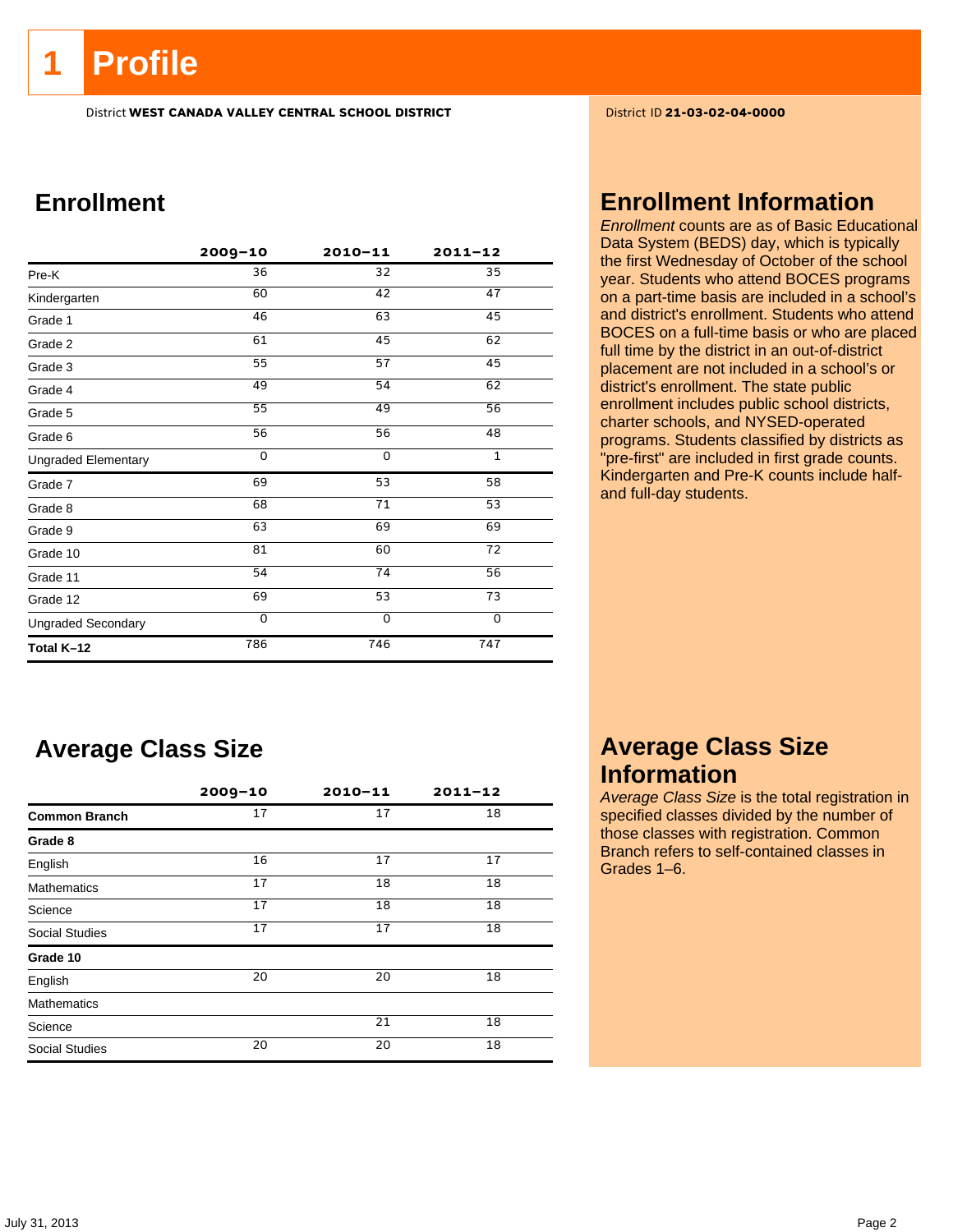# **Profile**

District **WEST CANADA VALLEY CENTRAL SCHOOL DISTRICT** District ID **21-03-02-04-0000**

## **Demographic Factors**

|                                                    | $2009 - 10$    |      | $2010 - 11$    |      | $2011 - 12$ |     |
|----------------------------------------------------|----------------|------|----------------|------|-------------|-----|
|                                                    | #              | $\%$ | #              | $\%$ | #           | ℅   |
| Eligible for Free Lunch                            | 174            | 22%  | 170            | 23%  | 247         | 33% |
| Reduced Price Lunch                                | 118            | 15%  | 102            | 14%  | 111         | 15% |
| Limited English Proficient                         | $\overline{7}$ | 1%   | $\overline{2}$ | 0%   | 1           | 0%  |
| <b>Racial/Ethnic Origin</b>                        |                |      |                |      |             |     |
| American Indian or Alaska Native                   | 0              | 0%   | 0              | 0%   | 0           | 0%  |
| <b>Black or African American</b>                   | 6              | 1%   | 5              | 1%   | 6           | 1%  |
| Hispanic or Latino                                 | 4              | 1%   | $\overline{7}$ | 1%   | 8           | 1%  |
| Asian or Native Hawaiian/Other<br>Pacific Islander | $\Omega$       | 0%   | 0              | 0%   | 0           | 0%  |
| White                                              | 770            | 98%  | 727            | 97%  | 720         | 96% |
| Multiracial                                        | 6              | 1%   | $\overline{7}$ | 1%   | 13          | 2%  |

**Attendance and Suspensions** 

|                            |    | $2008 - 09$ |    | $2009 - 10$ | $2010 - 11$ |     |
|----------------------------|----|-------------|----|-------------|-------------|-----|
|                            | #  | %           | #  | %           | #           | %   |
| Annual Attendance Rate     |    | 96%         |    | 95%         |             | 96% |
| <b>Student Suspensions</b> | 32 | 4%          | 27 | 3%          | 10          | 1%  |

## **Demographic Factors Information**

*Eligible for Free Lunch* and *Reduced-Price Lunch* percentages are determined by dividing the number of approved lunch applicants by the Basic Educational Data System (BEDS) enrollment in full-day Kindergarten through Grade 12.

## **Attendance and Suspensions Information**

*Annual Attendance Rate* is determined by dividing the school's (or district's) total actual attendance by the total possible attendance for a school year. A school's (or district's) actual attendance is the sum of the number of students in attendance on each day the school (or district's schools) was open during the school year. Possible attendance is the sum of the number of enrolled students who should have been in attendance on each day the school (or schools) was open during the school year. The state's *Annual Attendance Rate* is a weighted average of all districtlevel attendance rates.

*Student Suspension* rate is determined by dividing the number of students who were suspended from school (not including inschool suspensions) for one full day or longer anytime during the school year by the Basic Educational Data System (BEDS) day enrollments for that school year. A student is counted only once, regardless of whether the student was suspended one or more times during the school year.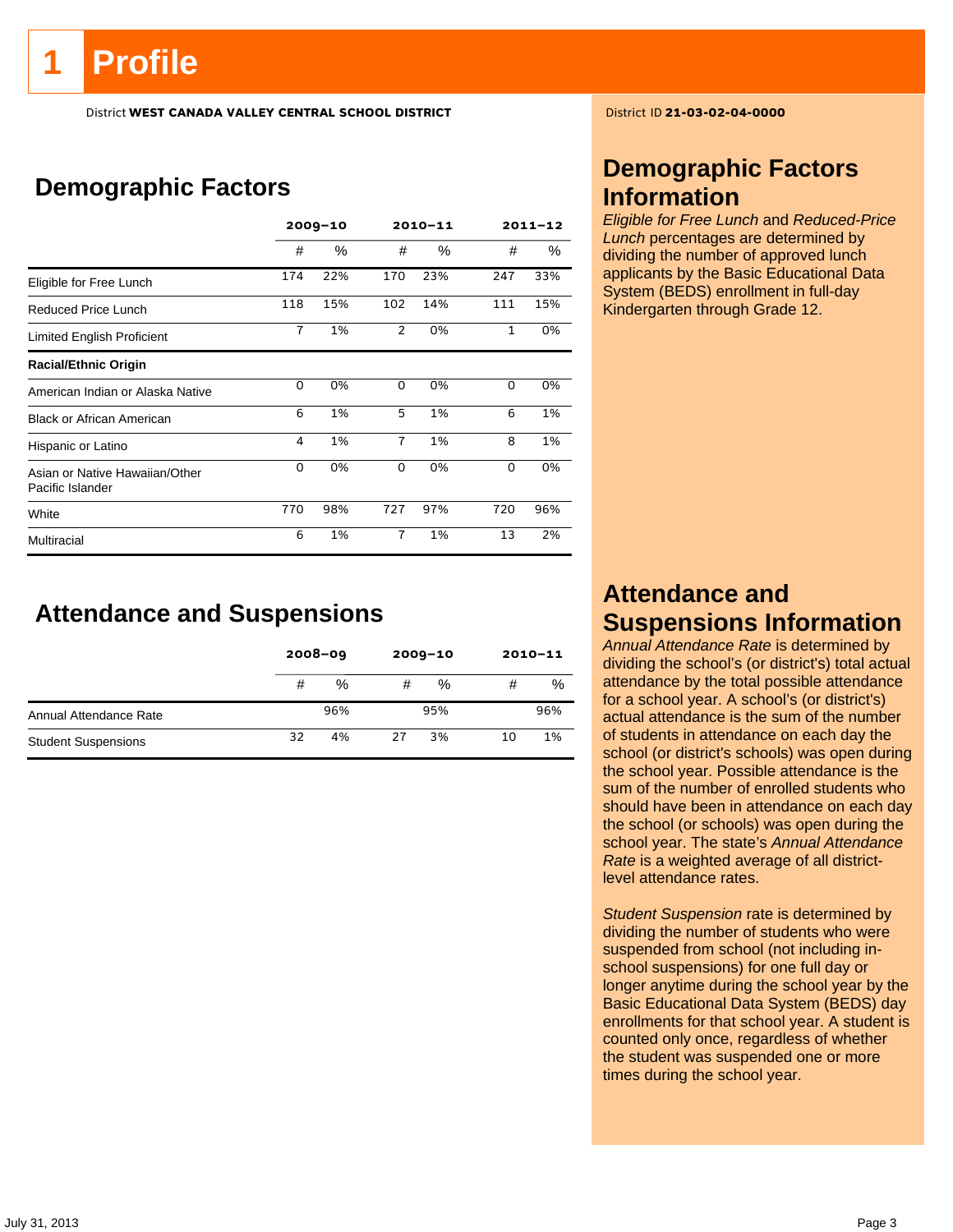District **WEST CANADA VALLEY CENTRAL SCHOOL DISTRICT** District ID **21-03-02-04-0000**

## **Teacher Qualifications**

|                                                                                               | $2009 - 10$ | $2010 - 11$ | $2011 - 12$ |
|-----------------------------------------------------------------------------------------------|-------------|-------------|-------------|
| <b>Total Number of Teachers</b>                                                               | 74          | 74          | 67          |
| Percent with No Valid Teaching<br>Certificate                                                 | 0%          | 0%          | 0%          |
| Percent Teaching Out of Certification                                                         | 3%          | 1%          | 0%          |
| Percent with Fewer than Three Years of<br>Experience                                          | 3%          | 8%          | 4%          |
| Percentage with Master's Degree Plus<br>30 Hours or Doctorate                                 | 12%         | 12%         | 10%         |
| <b>Total Number of Core Classes</b>                                                           | 210         | 219         | 203         |
| Percent Not Taught by Highly Qualified<br>Teachers in This School*                            | N/A         | N/A         | N/A         |
| Percent Not Taught by Highly Qualified<br>Teachers in This District**                         | 3%          | 1%          | 0%          |
| Percent Not Taught by Highly Qualified<br>Teachers in High-Poverty Schools<br>Statewide       | 6%          | 5%          | 4%          |
| Percent Not Taught by Highly Qualified<br><b>Teachers in Low-Poverty Schools</b><br>Statewide | 1%          | 0%          | 1%          |
| <b>Total Number of Classes</b>                                                                | 306         | 295         | 290         |
| Percent Taught by Teachers Without<br>Appropriate Certification                               | 3%          | 1%          | 2%          |

\*Not available at the district or statewide level.

\*\*Not available for charter schools or at the statewide level.

## **Teacher Turnover Rate**

|                                                                       | $2008 - 09$ | $2009 - 10$ | $2010 - 11$ |
|-----------------------------------------------------------------------|-------------|-------------|-------------|
| Turnover Rate of Teachers with<br>Fewer than Five Years of Experience | 17%         | 17%         | 14%         |
| Turnover Rate of All Teachers                                         | 8%          | 8%          | 11%         |

## **Staff Counts**

|                                       | $2009 - 10$ | $2010 - 11$ | $2011 - 12$ |
|---------------------------------------|-------------|-------------|-------------|
| <b>Total Other Professional Staff</b> | 11          | 11          |             |
| Total Paraprofessionals*              | 27          | 26          | 20          |
| <b>Assistant Principals</b>           | Ω           |             |             |
| Principals                            |             |             |             |

\*Not available at the school level.

## **Teacher Qualifications Information**

The *Percent Teaching Out of Certification* for public schools is the percent doing so on more than an incidental basis; that is, the percent teaching for more than five periods per week outside certification.

*Core Classes* are primarily K–6 common branch, English, mathematics, science, social studies, art, music, and foreign languages. To be *Highly Qualified*, a teacher must have at least a Bachelor's degree, be certified to teach in the subject area or otherwise in accordance with state standards, and show subject matter competency.

In public schools, a teacher who taught one class outside of the certification area(s) is counted as *Highly Qualified* provided that 1) the teacher had been determined by the school or district through the HOUSSE process or other state-accepted methods to have demonstrated acceptable subject knowledge and teaching skills and 2) the class in question was not the sole assignment reported. Credit for incidental teaching does not extend beyond a single assignment. Independent of *Highly Qualified Teacher* status, any assignment for which a teacher did not hold a valid certificate still registers as teaching out of certification.

In charter schools, a teacher is counted as *Highly Qualified* if the teacher has at least a Bachelor's degree, is certified to teach, and shows subject matter competency. Enabling legislation considers charter school teachers to be certified if they hold any valid teaching certificate. Enabling legislation also permits up to 30 percent (with a maximum of five) of charter school teachers to be without certification and to be considered *Highly Qualified* if they meet all remaining criteria.

*High-poverty* and *low-poverty* schools are those schools in the upper and lower quartiles, respectively, for percentage of students eligible for a free or reduced-price lunch.

### **Teacher Turnover Rate Information**

*Teacher Turnover Rate* for a specified school year is the number of teachers in that school year who were not teaching in the following school year divided by the number of teachers in the specified school year, expressed as a percentage.

### **Staff Counts Information**

*Other Professionals* includes administrators, guidance counselors, school nurses, psychologists, and other professionals who devote more than half of their time to nonteaching duties.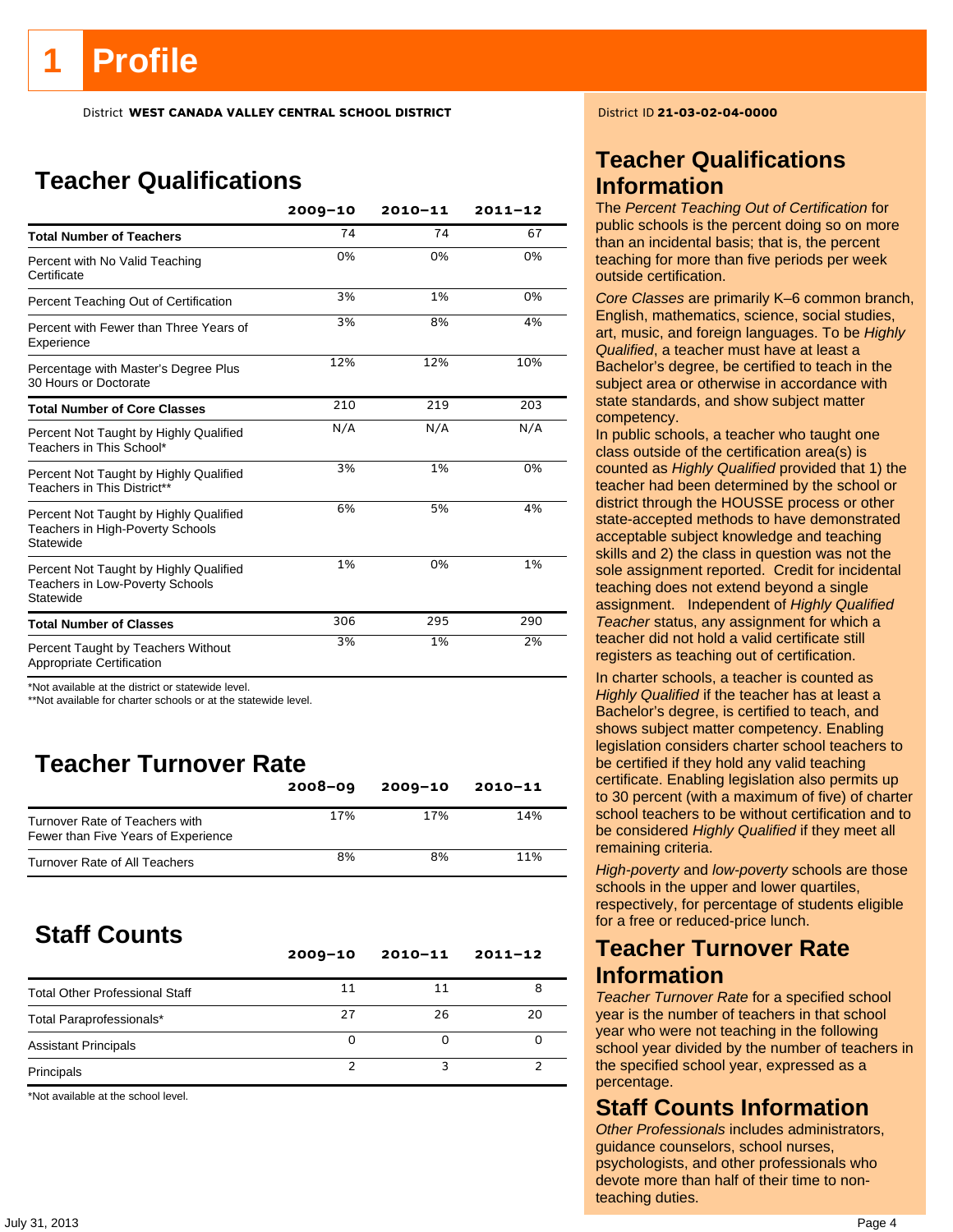This section contains annual assessment data for students at the elementary, middle, and commencement levels as well as the performance of secondary-level cohorts on standardized achievement assessments.

### **New York State Testing Program (NYSTP) Assessments**

The New York State Testing Program assessments are administered in English language arts (ELA) and mathematics in grades 3 through 8. The Performance Level Descriptors for these assessments are provided below:

#### **English Language Arts**

**Level 1: Below Standard** 

Student performance does not demonstrate an understanding of the English language arts knowledge and skills expected at this grade level.

#### **Level 2: Meets Basic Standard**

Student performance demonstrates a partial understanding of the English language arts knowledge and skills expected at this grade level. **Level 3: Meets Proficiency Standard** 

Student performance demonstrates an understanding of the English language arts knowledge and skills expected at this grade level. **Level 4: Exceeds Proficiency Standard** 

Student performance demonstrates a thorough understanding of the English language arts knowledge and skills expected at this grade level.

#### **Mathematics**

#### **Level 1: Below Standard**

Student performance does not demonstrate an understanding of the mathematics content expected at this grade level.

#### **Level 2: Meets Basic Standard**

Student performance demonstrates a partial understanding of the mathematics content expected at this grade level.

#### **Level 3: Meets Proficiency Standard**

Student performance demonstrates an understanding of the mathematics content expected at this grade level.

#### **Level 4: Exceeds Proficiency Standard**

Student performance demonstrates a thorough understanding of the mathematics content expected at this grade level.

### **New York State Alternate Assessment (NYSAA)**

The New York State Alternate Assessments are administered in English language arts (ELA) and mathematics to ungraded students with severe cognitive disabilities whose ages are equivalent to graded students in grades 3 through 8 and secondary level. They are administered in science to students with disabilities age equivalent to graded students in grades 4, 8, and secondary level. And they are administered in social studies at the secondary level only.

#### **New York State English as a Second Language Achievement Tests (NYSESLAT)**

The New York State English as a Second Language Achievement Tests are administered in grades K through 12 to limited English proficient students.

#### **Secondary-Level Cohorts**

A secondary-level cohort consists of all students who first entered grade 9 anywhere or, in the case of ungraded students with disabilities, reached their seventeenth birthday in a particular year. The 2008 cohort consists of all students who first entered grade 9 anywhere or, in the case of ungraded students with disabilities, reached their seventeenth birthday between July 1, 2008 and June 30, 2009. The 2007 cohort consists of all students who first entered grade 9 anywhere or, in the case of ungraded students with disabilities, reached their seventeenth birthday between July 1, 2007 and June 30, 2008. For more detailed information on cohort definitions, see *Secondary-Level Cohort Definitions* at http://www.p12.nysed.gov/irs/sirs/.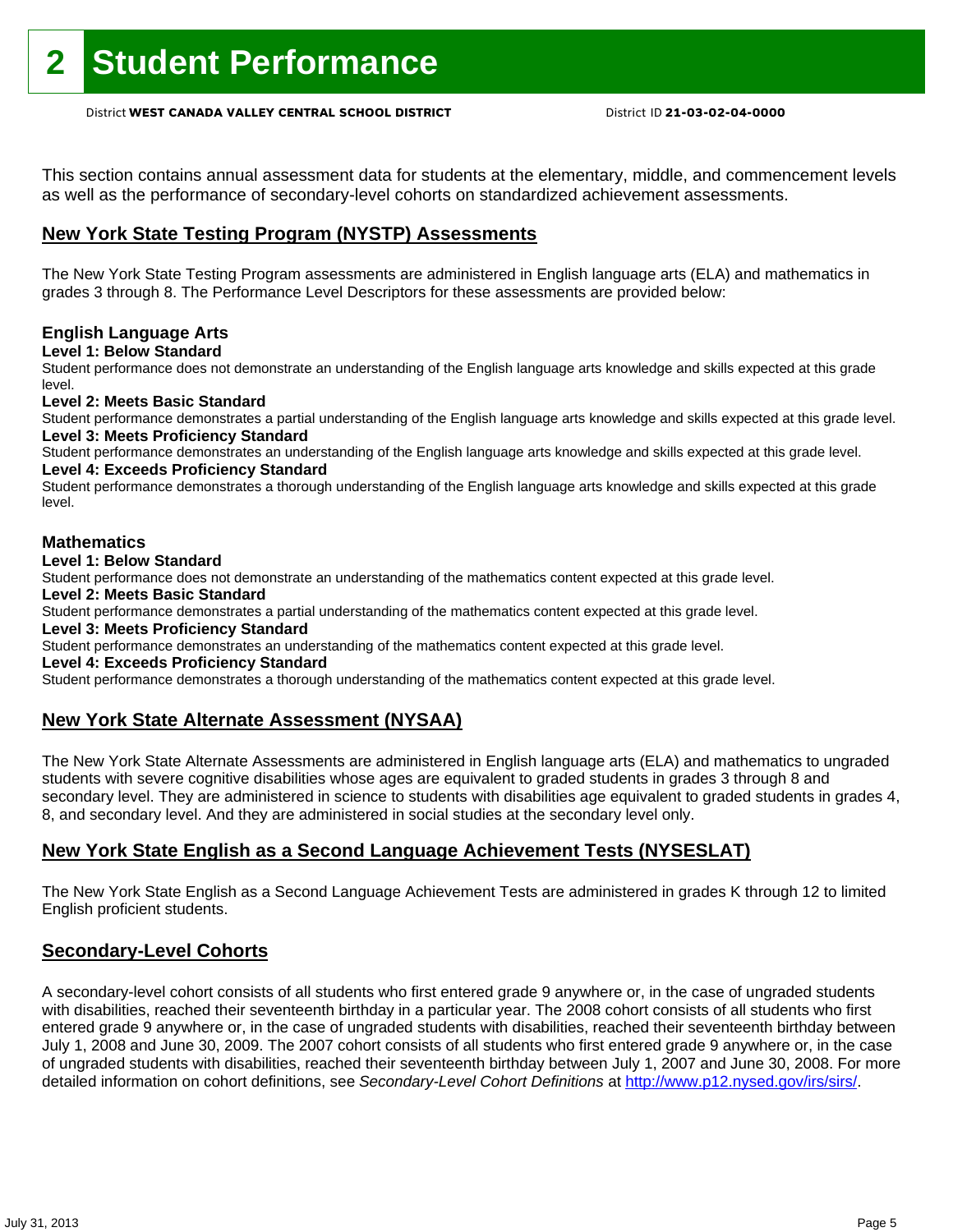## **Results in Grade 3 English Language Arts**

|                            |         | <b>This District</b> |                                 |          |                                 | <b>NY State Public</b> |          |  |  |
|----------------------------|---------|----------------------|---------------------------------|----------|---------------------------------|------------------------|----------|--|--|
|                            |         |                      | Percentage scoring at level(s): |          | Percentage scoring at level(s): |                        |          |  |  |
|                            |         | $2 - 4$              | $3 - 4$                         | 4        | $2 - 4$                         | $3 - 4$                | 4        |  |  |
| 2012 Mean Score: 660       | *Range: | 644-780              | 663-780                         | 694-780  |                                 |                        |          |  |  |
| 2011 Mean Score: 662       | 100%    |                      |                                 |          |                                 |                        |          |  |  |
|                            |         | 84% 88%              | 56%                             |          | 86% 87%                         | 56% 56%                |          |  |  |
| $\blacksquare$ 2011-12     |         |                      | 44%                             |          |                                 |                        |          |  |  |
| 2010-11<br>a sa Tan        |         |                      |                                 | 7%<br>0% |                                 |                        | 7%<br>5% |  |  |
| Number of Tested Students: |         | 38<br>52             | 33<br>20                        | 0<br>3   |                                 |                        |          |  |  |

| <b>Results by</b>                               |        | 2011-12 School Year |                                 |     | 2010-11 School Year |                                 |         |    |
|-------------------------------------------------|--------|---------------------|---------------------------------|-----|---------------------|---------------------------------|---------|----|
| <b>Student Group</b>                            | Total  |                     | Percentage scoring at level(s): |     |                     | Percentage scoring at level(s): |         |    |
|                                                 | Tested | $2 - 4$             | $3 - 4$                         | 4   | Tested              | $2 - 4$                         | $3 - 4$ | 4  |
| All Students                                    | 45     | 84%                 | 44%                             | 7%  | 59                  | 88%                             | 56%     | 0% |
| Female                                          | 21     | 95%                 | 52%                             | 10% | 27                  | 89%                             | 59%     | 0% |
| Male                                            | 24     | 75%                 | 38%                             | 4%  | 32                  | 88%                             | 53%     | 0% |
| American Indian or Alaska Native                |        |                     |                                 |     |                     |                                 |         |    |
| <b>Black or African American</b>                |        |                     |                                 |     |                     |                                 |         |    |
| Hispanic or Latino                              |        |                     |                                 |     |                     |                                 |         |    |
| Asian or Native Hawaiian/Other Pacific Islander |        |                     |                                 |     |                     |                                 |         |    |
| White                                           | 44     |                     |                                 |     | 59                  | 88%                             | 56%     | 0% |
| Multiracial                                     |        |                     |                                 |     |                     |                                 |         |    |
| Small Group Totals                              | 45     | 84%                 | 44%                             | 7%  |                     |                                 |         |    |
| <b>General-Education Students</b>               | 38     | 97%                 | 53%                             | 8%  | 53                  | 98%                             | 62%     | 0% |
| <b>Students with Disabilities</b>               | 7      | 14%                 | 0%                              | 0%  | 6                   | 0%                              | 0%      | 0% |
| <b>English Proficient</b>                       | 45     | 84%                 | 44%                             | 7%  | 59                  | 88%                             | 56%     | 0% |
| Limited English Proficient                      |        |                     |                                 |     |                     |                                 |         |    |
| Economically Disadvantaged                      | 17     | 82%                 | 29%                             | 0%  | 23                  | 78%                             | 48%     | 0% |
| Not Disadvantaged                               | 28     | 86%                 | 54%                             | 11% | 36                  | 94%                             | 61%     | 0% |
| Migrant                                         |        |                     |                                 |     |                     |                                 |         |    |
| Not Migrant                                     | 45     | 84%                 | 44%                             | 7%  | 59                  | 88%                             | 56%     | 0% |

#### **NOTES**

The – symbol indicates that data for a group of students have been suppressed. If a group has fewer than five students,

data for that group and the next smallest group(s) are suppressed to protect the privacy of individual students.

\* These ranges are for 2011–12 data only. Ranges for 2010–11 data are available in the 2010–11 Accountability and Overview Reports.

| <b>Other</b>                                                                                      |        | 2011-12 School Year |                             |     |        | 2010-11 School Year         |         |     |  |
|---------------------------------------------------------------------------------------------------|--------|---------------------|-----------------------------|-----|--------|-----------------------------|---------|-----|--|
| <b>Assessments</b>                                                                                | Total  |                     | Number scoring at level(s): |     | Total  | Number scoring at level(s): |         |     |  |
|                                                                                                   | Tested | $2 - 4$             | $3 - 4$                     | 4   | Tested | $2 - 4$                     | $3 - 4$ | 4   |  |
| New York State Alternate Assessment<br>(NYSAA): Grade 3 Equivalent                                |        |                     |                             |     | 0      |                             |         |     |  |
| New York State English as a Second Language<br>Achievement Test (NYSESLAT) <sup>+</sup> : Grade 3 |        | N/A                 | N/A                         | N/A | 0      | N/A                         | N/A     | N/A |  |
|                                                                                                   | Total  |                     |                             |     | Total  |                             |         |     |  |
| Recently Arrived LEP Students NOT Tested on<br>the ELA NYSTP: Grade 3                             |        | N/A                 | N/A                         | N/A | 0      | N/A                         | N/A     | N/A |  |

July 31, 2013 Page 6 † These counts represent recently arrived LEP students who used the NYSESLAT to fulfill the English language arts participation requirement.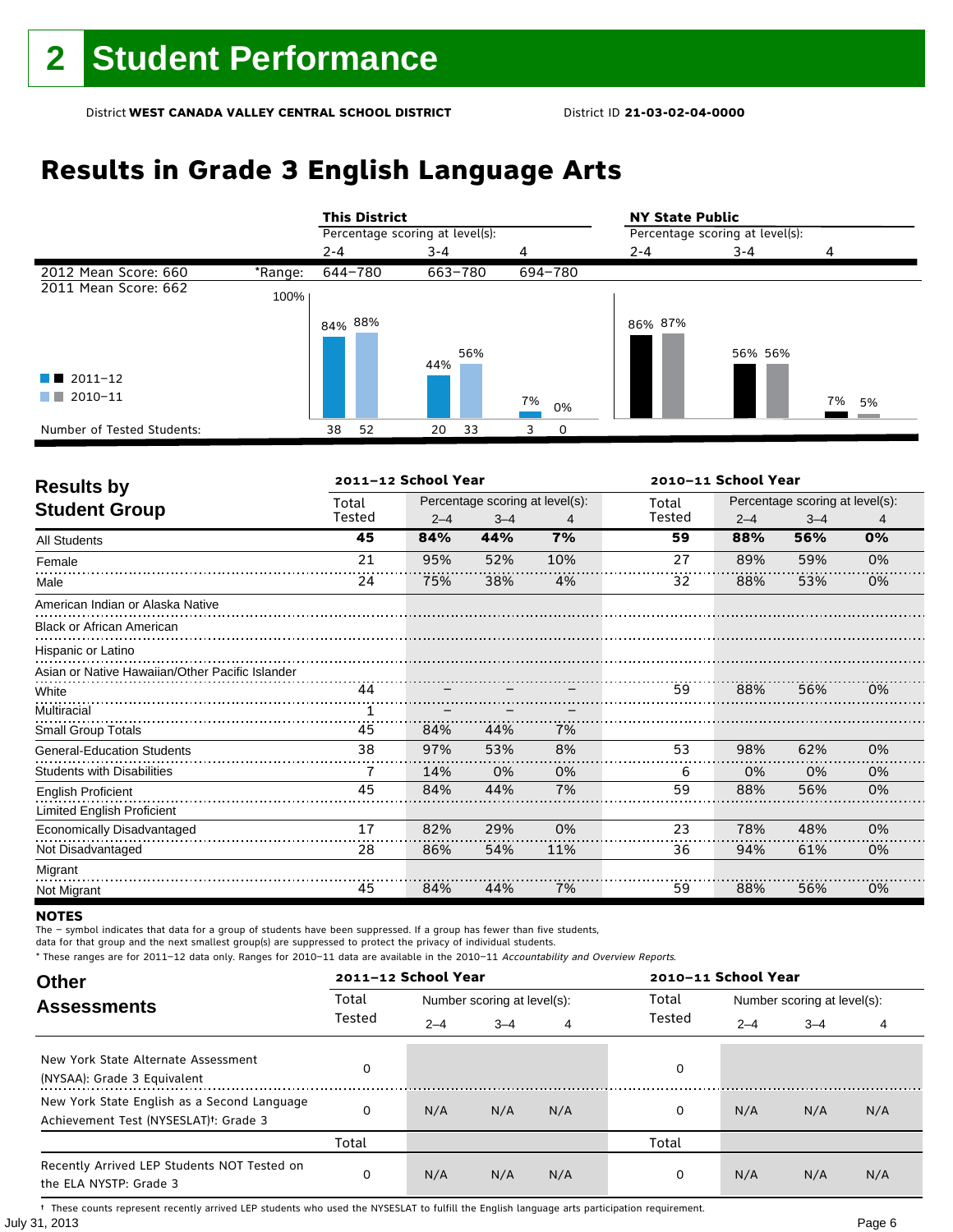## **Results in Grade 3 Mathematics**

|                            |         |                                 | <b>This District</b> |         |    |     |         |         | <b>NY State Public</b>          |         |  |  |  |
|----------------------------|---------|---------------------------------|----------------------|---------|----|-----|---------|---------|---------------------------------|---------|--|--|--|
|                            |         | Percentage scoring at level(s): |                      |         |    |     |         |         | Percentage scoring at level(s): |         |  |  |  |
|                            |         | $2 - 4$                         |                      | $3 - 4$ |    | 4   |         | $2 - 4$ | $3 - 4$                         | 4       |  |  |  |
| 2012 Mean Score: 695       | *Range: | 662-770                         |                      | 684-770 |    |     | 707-770 |         |                                 |         |  |  |  |
| 2011 Mean Score: 685       | 100%    |                                 |                      |         |    |     |         |         |                                 |         |  |  |  |
|                            |         | 96% 93%                         |                      |         |    |     |         | 91% 91% |                                 |         |  |  |  |
|                            |         |                                 |                      | 73% 73% |    |     |         |         | 61% 60%                         |         |  |  |  |
|                            |         |                                 |                      |         |    |     |         |         |                                 |         |  |  |  |
| $\blacksquare$ 2011-12     |         |                                 |                      |         |    | 22% |         |         |                                 |         |  |  |  |
| 2010-11<br>a sa T          |         |                                 |                      |         |    |     | 3%      |         |                                 | 13% 13% |  |  |  |
| Number of Tested Students: |         | 55<br>43                        |                      | 33      | 43 | 10  |         |         |                                 |         |  |  |  |

| <b>Results by</b>                               |        | 2011-12 School Year |                                 |     | 2010-11 School Year |                                 |         |    |
|-------------------------------------------------|--------|---------------------|---------------------------------|-----|---------------------|---------------------------------|---------|----|
| <b>Student Group</b>                            | Total  |                     | Percentage scoring at level(s): |     |                     | Percentage scoring at level(s): |         |    |
|                                                 | Tested | $2 - 4$             | $3 - 4$                         | 4   | Tested              | $2 - 4$                         | $3 - 4$ | 4  |
| <b>All Students</b>                             | 45     | 96%                 | 73%                             | 22% | 59                  | 93%                             | 73%     | 3% |
| Female                                          | 21     | 100%                | 71%                             | 29% | 27                  | 89%                             | 70%     | 4% |
| Male                                            | 24     | 92%                 | 75%                             | 17% | 32                  | 97%                             | 75%     | 3% |
| American Indian or Alaska Native                |        |                     |                                 |     |                     |                                 |         |    |
| <b>Black or African American</b>                |        |                     |                                 |     |                     |                                 |         |    |
| Hispanic or Latino                              |        |                     |                                 |     |                     |                                 |         |    |
| Asian or Native Hawaiian/Other Pacific Islander |        |                     |                                 |     |                     |                                 |         |    |
| White                                           | 44     |                     |                                 |     | 59                  | 93%                             | 73%     | 3% |
| Multiracial                                     |        |                     |                                 |     |                     |                                 |         |    |
| <b>Small Group Totals</b>                       | 45     | 96%                 | 73%                             | 22% |                     |                                 |         |    |
| <b>General-Education Students</b>               | 38     | 100%                | 79%                             | 26% | 53                  | 98%                             | 79%     | 4% |
| <b>Students with Disabilities</b>               | 7      | 71%                 | 43%                             | 0%  | 6                   | 50%                             | 17%     | 0% |
| <b>English Proficient</b>                       | 45     | 96%                 | 73%                             | 22% | 59                  | 93%                             | 73%     | 3% |
| Limited English Proficient                      |        |                     |                                 |     |                     |                                 |         |    |
| Economically Disadvantaged                      | 17     | 94%                 | 59%                             | 18% | 23                  | 91%                             | 61%     | 0% |
| Not Disadvantaged                               | 28     | 96%                 | 82%                             | 25% | 36                  | 94%                             | 81%     | 6% |
| Migrant                                         |        |                     |                                 |     |                     |                                 |         |    |
| Not Migrant                                     | 45     | 96%                 | 73%                             | 22% | 59                  | 93%                             | 73%     | 3% |

#### **NOTES**

The – symbol indicates that data for a group of students have been suppressed. If a group has fewer than five students,

data for that group and the next smallest group(s) are suppressed to protect the privacy of individual students.

| <b>Other</b>                                                       |        | 2011-12 School Year |                             |   | 2010-11 School Year |                             |         |  |  |
|--------------------------------------------------------------------|--------|---------------------|-----------------------------|---|---------------------|-----------------------------|---------|--|--|
| <b>Assessments</b>                                                 | Total  |                     | Number scoring at level(s): |   | Total<br>Tested     | Number scoring at level(s): |         |  |  |
|                                                                    | Tested | $2 - 4$             | $3 - 4$                     | 4 |                     | $2 - 4$                     | $3 - 4$ |  |  |
| New York State Alternate Assessment<br>(NYSAA): Grade 3 Equivalent |        |                     |                             |   | 0                   |                             |         |  |  |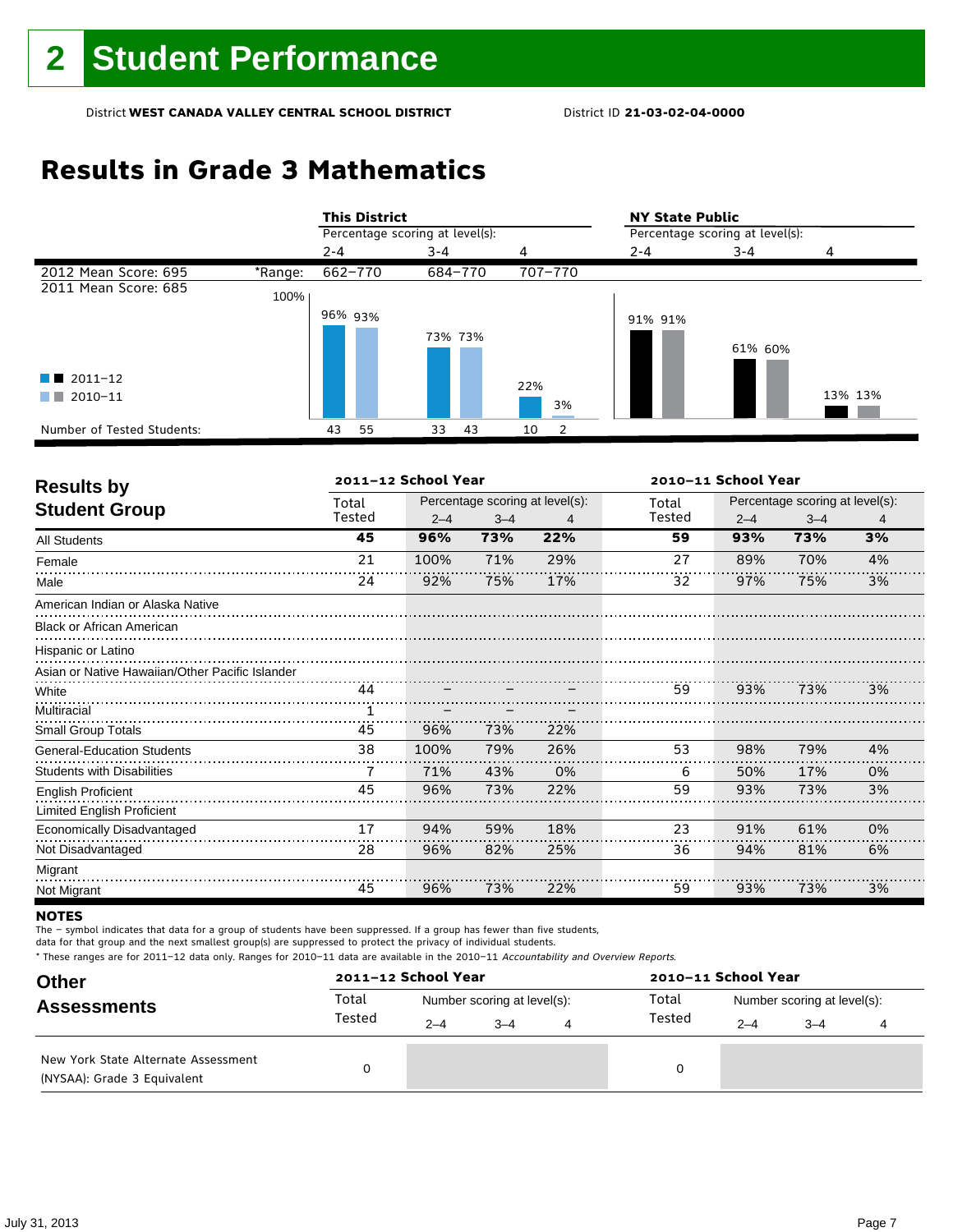## **Results in Grade 4 English Language Arts**

|                            |         | <b>This District</b> |                                 |                      |                                 | <b>NY State Public</b> |       |  |  |  |
|----------------------------|---------|----------------------|---------------------------------|----------------------|---------------------------------|------------------------|-------|--|--|--|
|                            |         |                      | Percentage scoring at level(s): |                      | Percentage scoring at level(s): |                        |       |  |  |  |
|                            |         | $2 - 4$              | $3 - 4$                         | 4                    | $2 - 4$                         | $3 - 4$                | 4     |  |  |  |
| 2012 Mean Score: 671       | *Range: | 637-775              | 671-775                         | 722-775              |                                 |                        |       |  |  |  |
| 2011 Mean Score: 669       | 100%    |                      |                                 |                      |                                 |                        |       |  |  |  |
|                            |         | 91% 89%              | 62%<br>50%                      |                      | 91% 92%                         | 59% 57%                |       |  |  |  |
| $\blacksquare$ 2011-12     |         |                      |                                 |                      |                                 |                        |       |  |  |  |
| 2010-11                    |         |                      |                                 | 0%<br>0%             |                                 |                        | 5% 2% |  |  |  |
| Number of Tested Students: |         | 53<br>48             | 27<br>36                        | $\Omega$<br>$\Omega$ |                                 |                        |       |  |  |  |

| <b>Results by</b>                               |        | 2011-12 School Year |                                 |    | 2010-11 School Year |                                 |         |    |  |
|-------------------------------------------------|--------|---------------------|---------------------------------|----|---------------------|---------------------------------|---------|----|--|
| <b>Student Group</b>                            | Total  |                     | Percentage scoring at level(s): |    | Total               | Percentage scoring at level(s): |         |    |  |
|                                                 | Tested | $2 - 4$             | $3 - 4$                         | 4  | Tested              | $2 - 4$                         | $3 - 4$ | 4  |  |
| <b>All Students</b>                             | 58     | 91%                 | 62%                             | 0% | 54                  | 89%                             | 50%     | 0% |  |
| Female                                          | 30     | 90%                 | 67%                             | 0% | 24                  | 100%                            | 67%     | 0% |  |
| Male                                            | 28     | 93%                 | 57%                             | 0% | 30                  | 80%                             | 37%     | 0% |  |
| American Indian or Alaska Native                |        |                     |                                 |    |                     |                                 |         |    |  |
| <b>Black or African American</b>                |        |                     |                                 |    |                     |                                 |         |    |  |
| Hispanic or Latino                              |        |                     |                                 |    |                     |                                 |         |    |  |
| Asian or Native Hawaiian/Other Pacific Islander |        |                     |                                 |    |                     |                                 |         |    |  |
| White                                           | 58     | 91%                 | 62%                             | 0% | 53                  |                                 |         |    |  |
| Multiracial                                     |        |                     |                                 |    |                     |                                 |         |    |  |
| <b>Small Group Totals</b>                       |        |                     |                                 |    | 54                  | 89%                             | 50%     | 0% |  |
| <b>General-Education Students</b>               | 53     | 98%                 | 68%                             | 0% | 50                  |                                 |         |    |  |
| <b>Students with Disabilities</b>               | 5      | 20%                 | 0%                              | 0% | 4                   |                                 |         |    |  |
| <b>English Proficient</b>                       | 58     | 91%                 | 62%                             | 0% | 54                  | 89%                             | 50%     | 0% |  |
| <b>Limited English Proficient</b>               |        |                     |                                 |    |                     |                                 |         |    |  |
| Economically Disadvantaged                      | 24     | 88%                 | 42%                             | 0% | 21                  | 81%                             | 52%     | 0% |  |
| Not Disadvantaged                               | 34     | 94%                 | 76%                             | 0% | 33                  | 94%                             | 48%     | 0% |  |
| Migrant                                         |        |                     |                                 |    |                     |                                 |         |    |  |
| Not Migrant                                     | 58     | 91%                 | 62%                             | 0% | 54                  | 89%                             | 50%     | 0% |  |

#### **NOTES**

The – symbol indicates that data for a group of students have been suppressed. If a group has fewer than five students,

data for that group and the next smallest group(s) are suppressed to protect the privacy of individual students.

\* These ranges are for 2011–12 data only. Ranges for 2010–11 data are available in the 2010–11 Accountability and Overview Reports.

| <b>Other</b>                                                                                      |        | 2011-12 School Year |                             |     | 2010-11 School Year |                             |         |     |  |
|---------------------------------------------------------------------------------------------------|--------|---------------------|-----------------------------|-----|---------------------|-----------------------------|---------|-----|--|
| <b>Assessments</b>                                                                                | Total  |                     | Number scoring at level(s): |     | Total<br>Tested     | Number scoring at level(s): |         |     |  |
|                                                                                                   | Tested | $2 - 4$             | $3 - 4$                     | 4   |                     | $2 - 4$                     | $3 - 4$ | 4   |  |
| New York State Alternate Assessment<br>(NYSAA): Grade 4 Equivalent                                |        |                     |                             |     | 1                   | -                           |         |     |  |
| New York State English as a Second Language<br>Achievement Test (NYSESLAT) <sup>+</sup> : Grade 4 | O      | N/A                 | N/A                         | N/A | 0                   | N/A                         | N/A     | N/A |  |
|                                                                                                   | Total  |                     |                             |     | Total               |                             |         |     |  |
| Recently Arrived LEP Students NOT Tested on<br>the ELA NYSTP: Grade 4                             | 0      | N/A                 | N/A                         | N/A | 0                   | N/A                         | N/A     | N/A |  |

July 31, 2013 Page 8 † These counts represent recently arrived LEP students who used the NYSESLAT to fulfill the English language arts participation requirement.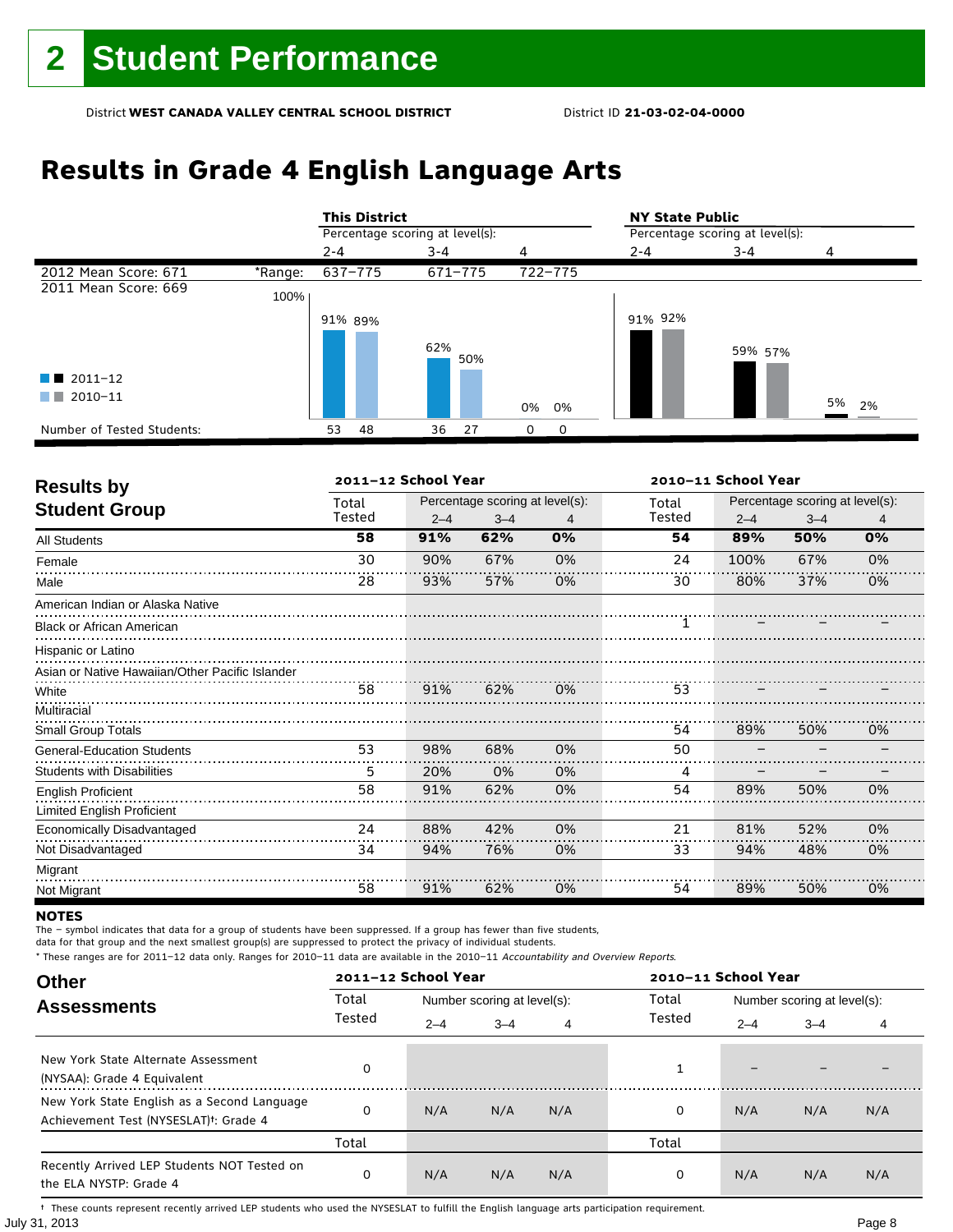## **Results in Grade 4 Mathematics**

|                            |         |         | <b>This District</b>            |         |         |     |         | <b>NY State Public</b>          |         |         |  |  |
|----------------------------|---------|---------|---------------------------------|---------|---------|-----|---------|---------------------------------|---------|---------|--|--|
|                            |         |         | Percentage scoring at level(s): |         |         |     |         | Percentage scoring at level(s): |         |         |  |  |
|                            |         | $2 - 4$ |                                 | $3 - 4$ |         | 4   |         | $2 - 4$                         | $3 - 4$ | 4       |  |  |
| 2012 Mean Score: 690       | *Range: | 636-800 |                                 |         | 676-800 |     | 707-800 |                                 |         |         |  |  |
| 2011 Mean Score: 695       | 100%    |         |                                 |         |         |     |         |                                 |         |         |  |  |
|                            |         | 95% 96% |                                 |         |         |     |         | 95% 94%                         |         |         |  |  |
|                            |         |         |                                 |         | 76% 80% |     |         |                                 | 69% 67% |         |  |  |
|                            |         |         |                                 |         |         |     |         |                                 |         |         |  |  |
| $\blacksquare$ 2011-12     |         |         |                                 |         |         | 28% | 37%     |                                 |         | 30% 27% |  |  |
| 2010-11<br>a ka            |         |         |                                 |         |         |     |         |                                 |         |         |  |  |
|                            |         |         |                                 |         |         |     |         |                                 |         |         |  |  |
| Number of Tested Students: |         | 55      | 52                              | 44      | 43      | 16  | 20      |                                 |         |         |  |  |

| <b>Results by</b>                               |        | 2011-12 School Year |         |                                 | 2010-11 School Year |                                 |         |     |
|-------------------------------------------------|--------|---------------------|---------|---------------------------------|---------------------|---------------------------------|---------|-----|
|                                                 | Total  |                     |         | Percentage scoring at level(s): | Total               | Percentage scoring at level(s): |         |     |
| <b>Student Group</b>                            | Tested | $2 - 4$             | $3 - 4$ | 4                               | Tested              | $2 - 4$                         | $3 - 4$ | 4   |
| <b>All Students</b>                             | 58     | 95%                 | 76%     | 28%                             | 54                  | 96%                             | 80%     | 37% |
| Female                                          | 30     | 93%                 | 70%     | 23%                             | 24                  | 100%                            | 88%     | 46% |
| Male                                            | 28     | 96%                 | 82%     | 32%                             | 30                  | 93%                             | 73%     | 30% |
| American Indian or Alaska Native                |        |                     |         |                                 |                     |                                 |         |     |
| <b>Black or African American</b>                |        |                     |         |                                 |                     |                                 |         |     |
| Hispanic or Latino                              |        |                     |         |                                 |                     |                                 |         |     |
| Asian or Native Hawaiian/Other Pacific Islander |        |                     |         |                                 |                     |                                 |         |     |
| White                                           | 58     | 95%                 | 76%     | 28%                             | 53                  |                                 |         |     |
| Multiracial                                     |        |                     |         |                                 |                     |                                 |         |     |
| <b>Small Group Totals</b>                       |        |                     |         |                                 | 54                  | 96%                             | 80%     | 37% |
| <b>General-Education Students</b>               | 53     | 100%                | 81%     | 30%                             | 50                  |                                 |         |     |
| <b>Students with Disabilities</b>               | 5      | 40%                 | 20%     | 0%                              | 4                   |                                 |         |     |
| <b>English Proficient</b>                       | 58     | 95%                 | 76%     | 28%                             | 54                  | 96%                             | 80%     | 37% |
| <b>Limited English Proficient</b>               |        |                     |         |                                 |                     |                                 |         |     |
| Economically Disadvantaged                      | 24     | 92%                 | 67%     | 29%                             | 21                  | 100%                            | 81%     | 29% |
| Not Disadvantaged                               | 34     | 97%                 | 82%     | 26%                             | 33                  | 94%                             | 79%     | 42% |
| Migrant                                         |        |                     |         |                                 |                     |                                 |         |     |
| Not Migrant                                     | 58     | 95%                 | 76%     | 28%                             | 54                  | 96%                             | 80%     | 37% |

#### **NOTES**

The – symbol indicates that data for a group of students have been suppressed. If a group has fewer than five students,

data for that group and the next smallest group(s) are suppressed to protect the privacy of individual students.

| <b>Other</b>                                                       |                 | 2011-12 School Year |                             |   | 2010-11 School Year |                             |                          |  |  |
|--------------------------------------------------------------------|-----------------|---------------------|-----------------------------|---|---------------------|-----------------------------|--------------------------|--|--|
| <b>Assessments</b>                                                 | Total<br>Tested |                     | Number scoring at level(s): |   | Total<br>Tested     | Number scoring at level(s): |                          |  |  |
|                                                                    |                 | $2 - 4$             | $3 - 4$                     | 4 |                     | $2 - 4$                     | $3 - 4$                  |  |  |
| New York State Alternate Assessment<br>(NYSAA): Grade 4 Equivalent |                 |                     |                             |   |                     | $\qquad \qquad -$           | $\overline{\phantom{0}}$ |  |  |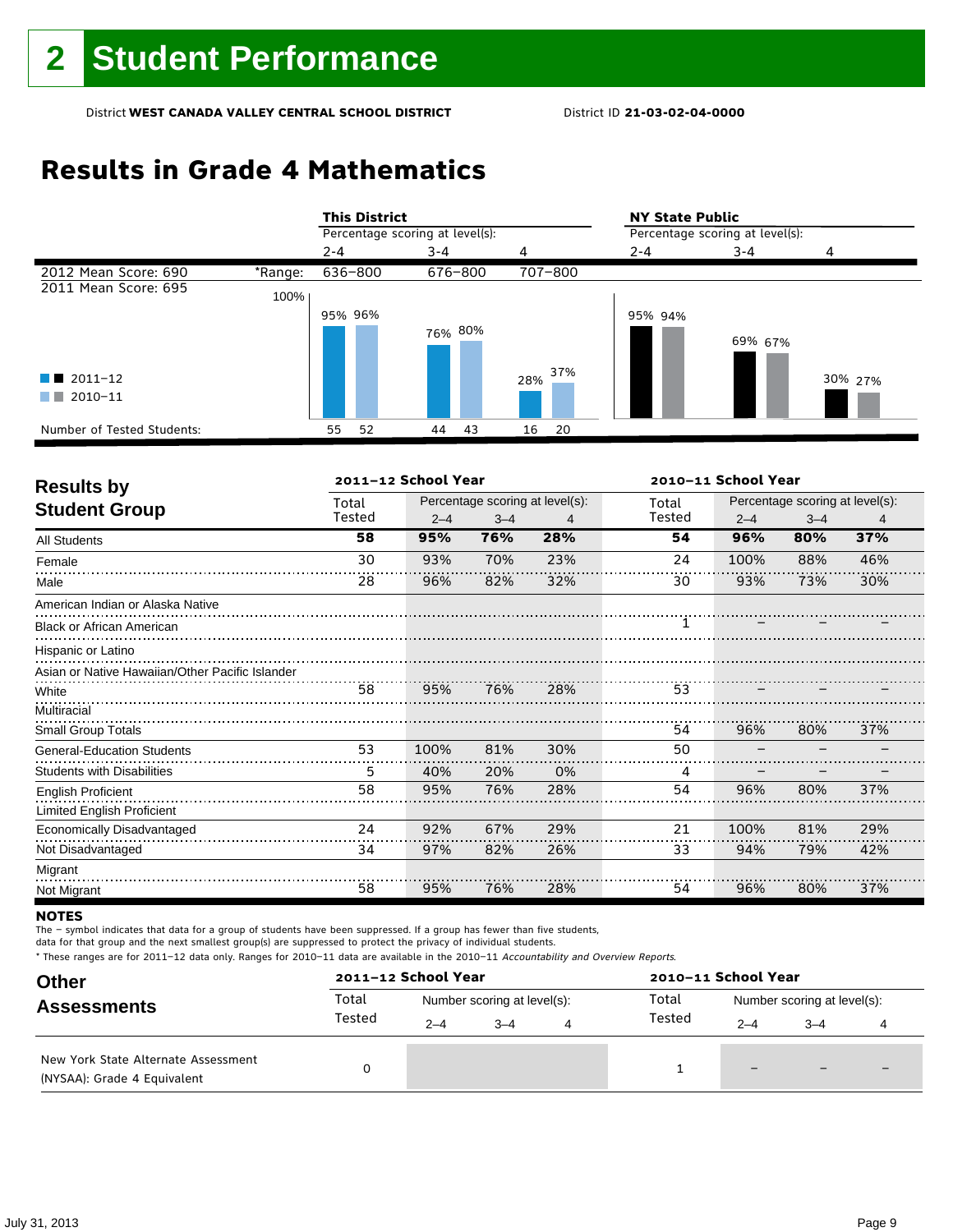## **Results in Grade 4 Science**

|                            |        | <b>This District</b>            |            |            | <b>NY State Public</b>          |         |                    |  |  |
|----------------------------|--------|---------------------------------|------------|------------|---------------------------------|---------|--------------------|--|--|
|                            |        | Percentage scoring at level(s): |            |            | Percentage scoring at level(s): |         |                    |  |  |
|                            |        | $2 - 4$                         | $3 - 4$    | 4          | $2 - 4$                         | $3 - 4$ | 4                  |  |  |
| 2012 Mean Score: 85        | Range: | $45 - 100$                      | $65 - 100$ | $85 - 100$ |                                 |         |                    |  |  |
| 2011 Mean Score: 82        | 100%   | 100%100%                        | 91% 94%    | 62%<br>52% | 97% 98%                         | 89% 88% | 57% <sub>52%</sub> |  |  |
| $\blacksquare$ 2011-12     |        |                                 |            |            |                                 |         |                    |  |  |
| 2010-11<br>a ka            |        |                                 |            |            |                                 |         |                    |  |  |
| Number of Tested Students: |        | 58<br>54                        | 51<br>53   | 28<br>36   |                                 |         |                    |  |  |

| <b>Results by</b>                               |        | 2011-12 School Year |         |                                 | 2010-11 School Year |                                 |         |     |  |
|-------------------------------------------------|--------|---------------------|---------|---------------------------------|---------------------|---------------------------------|---------|-----|--|
|                                                 | Total  |                     |         | Percentage scoring at level(s): | Total               | Percentage scoring at level(s): |         |     |  |
| <b>Student Group</b>                            | Tested | $2 - 4$             | $3 - 4$ | 4                               | Tested              | $2 - 4$                         | $3 - 4$ | 4   |  |
| <b>All Students</b>                             | 58     | 100%                | 91%     | 62%                             | 54                  | 100%                            | 94%     | 52% |  |
| Female                                          | 29     | 100%                | 90%     | 59%                             | 24                  | 100%                            | 100%    | 67% |  |
| Male                                            | 29     | 100%                | 93%     | 66%                             | 30                  | 100%                            | 90%     | 40% |  |
| American Indian or Alaska Native                |        |                     |         |                                 |                     |                                 |         |     |  |
| <b>Black or African American</b>                |        |                     |         |                                 | 1                   |                                 |         |     |  |
| Hispanic or Latino                              |        |                     |         |                                 |                     |                                 |         |     |  |
| Asian or Native Hawaiian/Other Pacific Islander |        |                     |         |                                 |                     |                                 |         |     |  |
| White                                           |        |                     |         |                                 | 53                  |                                 |         |     |  |
| Multiracial                                     |        |                     |         |                                 |                     |                                 |         |     |  |
| <b>Small Group Totals</b>                       | 58     | 100%                | 91%     | 62%                             | 54                  | 100%                            | 94%     | 52% |  |
| <b>General-Education Students</b>               | 53     | 100%                | 96%     | 68%                             | 50                  |                                 |         |     |  |
| <b>Students with Disabilities</b>               | 5      | 100%                | 40%     | 0%                              | 4                   |                                 |         |     |  |
| <b>English Proficient</b>                       | 57     |                     |         |                                 | 54                  | 100%                            | 94%     | 52% |  |
| <b>Limited English Proficient</b>               | 1      |                     |         |                                 |                     |                                 |         |     |  |
| Economically Disadvantaged                      | 24     | 100%                | 83%     | 54%                             | 21                  | 100%                            | 100%    | 57% |  |
| Not Disadvantaged                               | 34     | 100%                | 97%     | 68%                             | 33                  | 100%                            | 91%     | 48% |  |
| Migrant                                         |        |                     |         |                                 |                     |                                 |         |     |  |
| Not Migrant                                     | 57     |                     |         |                                 | 54                  | 100%                            | 94%     | 52% |  |

#### **NOTES**

The – symbol indicates that data for a group of students have been suppressed. If a group has fewer than five students,

data for that group and the next smallest group(s) are suppressed to protect the privacy of individual students.

| <b>Other</b>                                                       |                 | 2011-12 School Year |                             |   | 2010-11 School Year |                             |         |  |  |
|--------------------------------------------------------------------|-----------------|---------------------|-----------------------------|---|---------------------|-----------------------------|---------|--|--|
| <b>Assessments</b>                                                 | Total<br>Tested |                     | Number scoring at level(s): |   | Total<br>Tested     | Number scoring at level(s): |         |  |  |
|                                                                    |                 | $2 - 4$             | $3 - 4$                     | 4 |                     | $2 - 4$                     | $3 - 4$ |  |  |
| New York State Alternate Assessment<br>(NYSAA): Grade 4 Equivalent |                 |                     |                             |   |                     | $\overline{\phantom{m}}$    |         |  |  |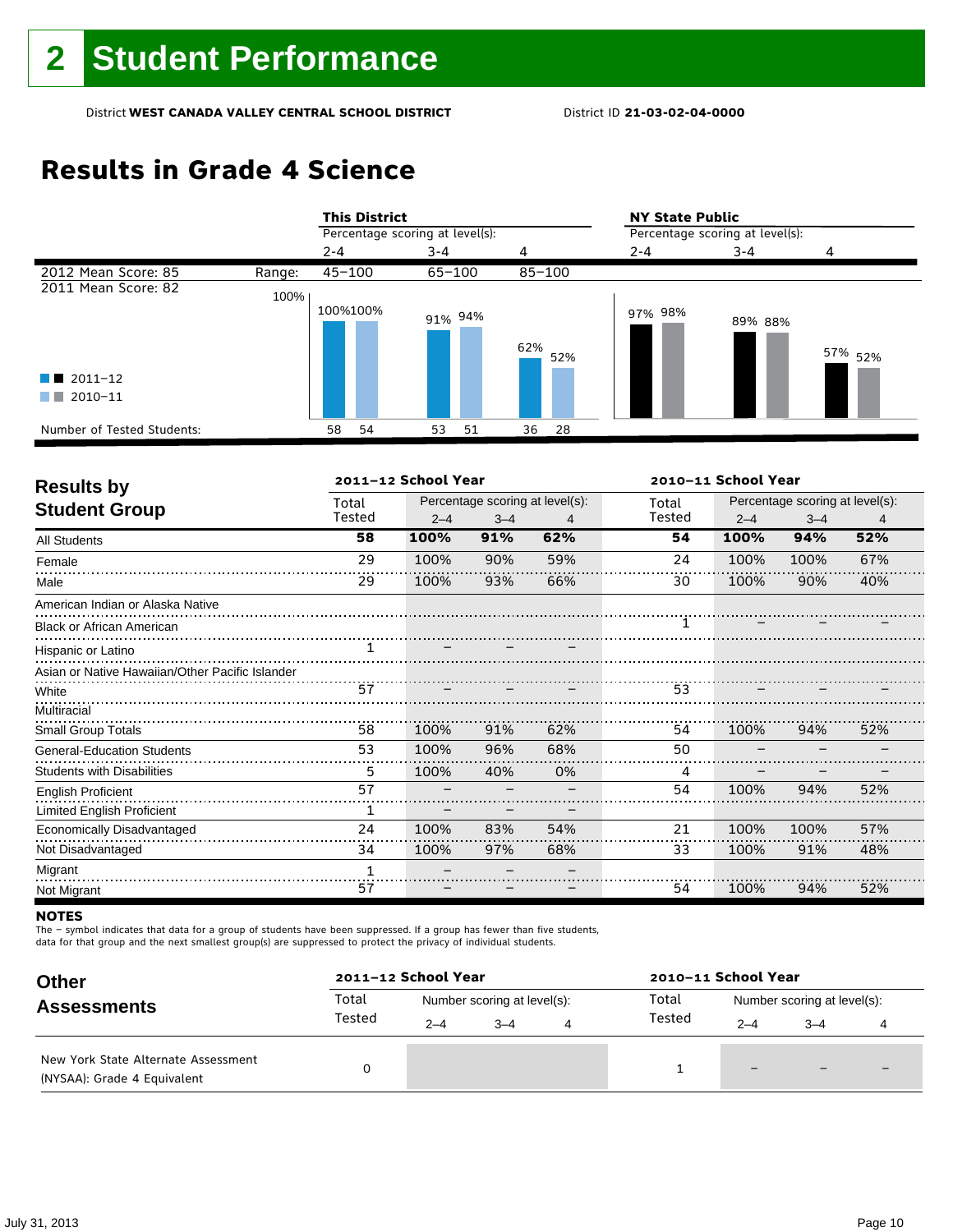## **Results in Grade 5 English Language Arts**

|                            |         |                                 | <b>This District</b> |         |         |   |         |         | <b>NY State Public</b>          |       |  |  |  |
|----------------------------|---------|---------------------------------|----------------------|---------|---------|---|---------|---------|---------------------------------|-------|--|--|--|
|                            |         | Percentage scoring at level(s): |                      |         |         |   |         |         | Percentage scoring at level(s): |       |  |  |  |
|                            |         | $2 - 4$                         |                      | $3 - 4$ |         | 4 |         | $2 - 4$ | $3 - 4$                         | 4     |  |  |  |
| 2012 Mean Score: 668       | *Range: |                                 | 648-795              |         | 668-795 |   | 700-795 |         |                                 |       |  |  |  |
| 2011 Mean Score: 669       | 100%    |                                 |                      |         |         |   |         |         |                                 |       |  |  |  |
|                            |         |                                 | 89% 94%              | 60% 59% |         |   |         | 89% 89% | 58% <sub>54%</sub>              |       |  |  |  |
| $\blacksquare$ 2011-12     |         |                                 |                      |         |         |   |         |         |                                 |       |  |  |  |
| 2010-11<br>a sa Tan        |         |                                 |                      |         |         |   | 4% 6%   |         |                                 | 5% 4% |  |  |  |
| Number of Tested Students: |         | 51                              | 46                   | 34      | 29      | 2 | 3       |         |                                 |       |  |  |  |

| <b>Results by</b>                               |        | 2011-12 School Year |                                 |    | 2010-11 School Year |                                 |         |    |  |
|-------------------------------------------------|--------|---------------------|---------------------------------|----|---------------------|---------------------------------|---------|----|--|
| <b>Student Group</b>                            | Total  |                     | Percentage scoring at level(s): |    | Total               | Percentage scoring at level(s): |         |    |  |
|                                                 | Tested | $2 - 4$             | $3 - 4$                         | 4  | Tested              | $2 - 4$                         | $3 - 4$ | 4  |  |
| All Students                                    | 57     | 89%                 | 60%                             | 4% | 49                  | 94%                             | 59%     | 6% |  |
| Female                                          | 27     | 100%                | 78%                             | 0% | 23                  | 96%                             | 65%     | 4% |  |
| Male                                            | 30     | 80%                 | 43%                             | 7% | 26                  | 92%                             | 54%     | 8% |  |
| American Indian or Alaska Native                |        |                     |                                 |    |                     |                                 |         |    |  |
| <b>Black or African American</b>                | 1      |                     |                                 |    |                     |                                 |         |    |  |
| Hispanic or Latino                              |        |                     |                                 |    |                     |                                 |         |    |  |
| Asian or Native Hawaiian/Other Pacific Islander |        |                     |                                 |    |                     |                                 |         |    |  |
| White                                           | 56     |                     |                                 |    | 48                  |                                 |         |    |  |
| Multiracial                                     |        |                     |                                 |    |                     |                                 |         |    |  |
| Small Group Totals                              | 57     | 89%                 | 60%                             | 4% | 49                  | 94%                             | 59%     | 6% |  |
| <b>General-Education Students</b>               | 53     |                     |                                 |    | 45                  |                                 |         |    |  |
| <b>Students with Disabilities</b>               | 4      |                     |                                 |    | 4                   |                                 |         |    |  |
| <b>English Proficient</b>                       | 57     | 89%                 | 60%                             | 4% | 49                  | 94%                             | 59%     | 6% |  |
| Limited English Proficient                      |        |                     |                                 |    |                     |                                 |         |    |  |
| Economically Disadvantaged                      | 20     | 85%                 | 60%                             | 0% | 24                  | 88%                             | 50%     | 8% |  |
| Not Disadvantaged                               | 37     | 92%                 | 59%                             | 5% | 25                  | 100%                            | 68%     | 4% |  |
| Migrant                                         |        |                     |                                 |    |                     |                                 |         |    |  |
| Not Migrant                                     | 57     | 89%                 | 60%                             | 4% | 49                  | 94%                             | 59%     | 6% |  |

#### **NOTES**

The – symbol indicates that data for a group of students have been suppressed. If a group has fewer than five students,

data for that group and the next smallest group(s) are suppressed to protect the privacy of individual students.

\* These ranges are for 2011–12 data only. Ranges for 2010–11 data are available in the 2010–11 Accountability and Overview Reports.

| <b>Other</b>                                                                                      |        | 2011-12 School Year |                             |     | 2010-11 School Year |                             |         |     |  |
|---------------------------------------------------------------------------------------------------|--------|---------------------|-----------------------------|-----|---------------------|-----------------------------|---------|-----|--|
| <b>Assessments</b>                                                                                | Total  |                     | Number scoring at level(s): |     | Total               | Number scoring at level(s): |         |     |  |
|                                                                                                   | Tested | $2 - 4$             | $3 - 4$                     | 4   | Tested              | $2 - 4$                     | $3 - 4$ | 4   |  |
| New York State Alternate Assessment<br>(NYSAA): Grade 5 Equivalent                                |        | -                   |                             |     |                     | -                           |         |     |  |
| New York State English as a Second Language<br>Achievement Test (NYSESLAT) <sup>+</sup> : Grade 5 |        | N/A                 | N/A                         | N/A | 0                   | N/A                         | N/A     | N/A |  |
|                                                                                                   | Total  |                     |                             |     | Total               |                             |         |     |  |
| Recently Arrived LEP Students NOT Tested on<br>the ELA NYSTP: Grade 5                             | 0      | N/A                 | N/A                         | N/A | 0                   | N/A                         | N/A     | N/A |  |

July 31, 2013 Page 11 † These counts represent recently arrived LEP students who used the NYSESLAT to fulfill the English language arts participation requirement.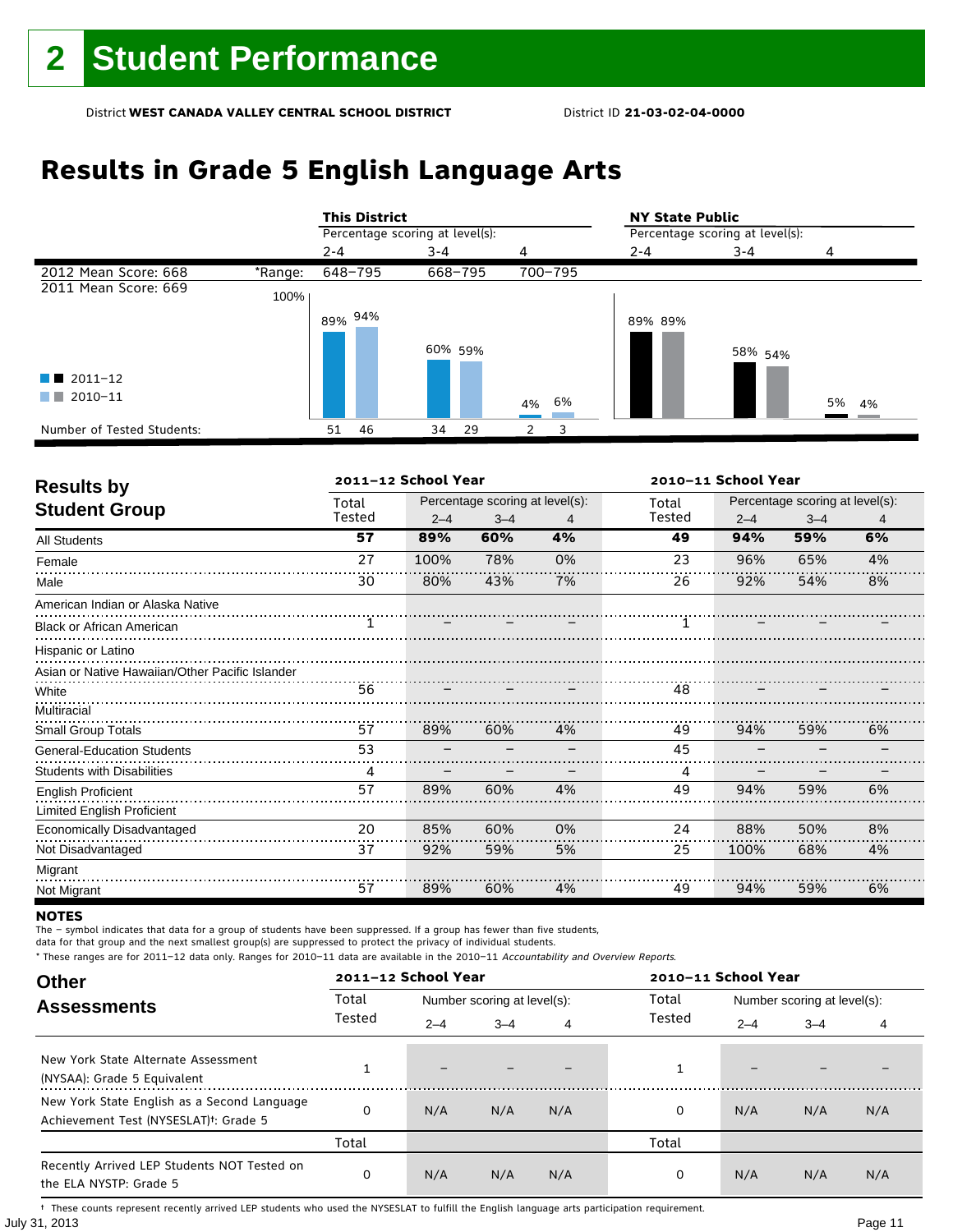## **Results in Grade 5 Mathematics**

|                                              |         | <b>This District</b> |                                 |         |     |         |     | <b>NY State Public</b>          |         |                    |  |  |
|----------------------------------------------|---------|----------------------|---------------------------------|---------|-----|---------|-----|---------------------------------|---------|--------------------|--|--|
|                                              |         |                      | Percentage scoring at level(s): |         |     |         |     | Percentage scoring at level(s): |         |                    |  |  |
|                                              |         | $2 - 4$              |                                 | $3 - 4$ |     | 4       |     | $2 - 4$                         | $3 - 4$ | 4                  |  |  |
| 2012 Mean Score: 687                         | *Range: | 640-780              |                                 | 676-780 |     | 707-780 |     |                                 |         |                    |  |  |
| 2011 Mean Score: 698                         | 100%    |                      |                                 |         |     |         |     |                                 |         |                    |  |  |
| $\blacksquare$ 2011-12<br>2010-11<br>and the |         | $93\%$ 98%           |                                 | 68%     | 86% | 19%     | 39% | 93% 94%                         | 67% 66% | <sup>28%</sup> 23% |  |  |
| Number of Tested Students:                   |         | 53                   | 48                              | 39      | 42  | 11      | 19  |                                 |         |                    |  |  |

| <b>Results by</b>                               |        | 2011-12 School Year |         |                                 |        | 2010-11 School Year |                                 |     |
|-------------------------------------------------|--------|---------------------|---------|---------------------------------|--------|---------------------|---------------------------------|-----|
|                                                 | Total  |                     |         | Percentage scoring at level(s): | Total  |                     | Percentage scoring at level(s): |     |
| <b>Student Group</b>                            | Tested | $2 - 4$             | $3 - 4$ | 4                               | Tested | $2 - 4$             | $3 - 4$                         | 4   |
| <b>All Students</b>                             | 57     | 93%                 | 68%     | 19%                             | 49     | 98%                 | 86%                             | 39% |
| Female                                          | 27     | 100%                | 78%     | 19%                             | 23     | 100%                | 87%                             | 39% |
| Male                                            | 30     | 87%                 | 60%     | 20%                             | 26     | 96%                 | 85%                             | 38% |
| American Indian or Alaska Native                |        |                     |         |                                 |        |                     |                                 |     |
| <b>Black or African American</b>                |        |                     |         |                                 |        |                     |                                 |     |
| Hispanic or Latino                              |        |                     |         |                                 |        |                     |                                 |     |
| Asian or Native Hawaiian/Other Pacific Islander |        |                     |         |                                 |        |                     |                                 |     |
| White                                           |        | $\frac{1}{56}$      |         |                                 | 48     |                     |                                 |     |
| Multiracial                                     |        |                     |         |                                 |        |                     |                                 |     |
| <b>Small Group Totals</b>                       | 57     | 93%                 | 68%     | 19%                             | 49     | 98%                 | 86%                             | 39% |
| <b>General-Education Students</b>               | 53     |                     |         |                                 | 45     |                     |                                 |     |
| <b>Students with Disabilities</b>               | 4      |                     |         |                                 | 4      |                     |                                 |     |
| <b>English Proficient</b>                       | 57     | 93%                 | 68%     | 19%                             | 49     | 98%                 | 86%                             | 39% |
| <b>Limited English Proficient</b>               |        |                     |         |                                 |        |                     |                                 |     |
| Economically Disadvantaged                      | 20     | 95%                 | 50%     | 15%                             | 24     | 96%                 | 83%                             | 38% |
| Not Disadvantaged                               | 37     | 92%                 | 78%     | 22%                             | 25     | 100%                | 88%                             | 40% |
| Migrant                                         |        |                     |         |                                 |        |                     |                                 |     |
| Not Migrant                                     | 57     | 93%                 | 68%     | 19%                             | 49     | 98%                 | 86%                             | 39% |

#### **NOTES**

The – symbol indicates that data for a group of students have been suppressed. If a group has fewer than five students,

data for that group and the next smallest group(s) are suppressed to protect the privacy of individual students.

|                                                                                                          | 2011-12 School Year |         |                             |     | 2010-11 School Year |                             |                          |  |  |
|----------------------------------------------------------------------------------------------------------|---------------------|---------|-----------------------------|-----|---------------------|-----------------------------|--------------------------|--|--|
| <b>Other</b><br><b>Assessments</b><br>New York State Alternate Assessment<br>(NYSAA): Grade 5 Equivalent | Total               |         | Number scoring at level(s): |     | Total               | Number scoring at level(s): |                          |  |  |
|                                                                                                          | Tested              | $2 - 4$ | $3 - 4$                     | 4   | Tested              | $2 - 4$                     | $3 - 4$                  |  |  |
|                                                                                                          |                     | $-$     |                             | $-$ |                     | $\overline{\phantom{m}}$    | $\overline{\phantom{0}}$ |  |  |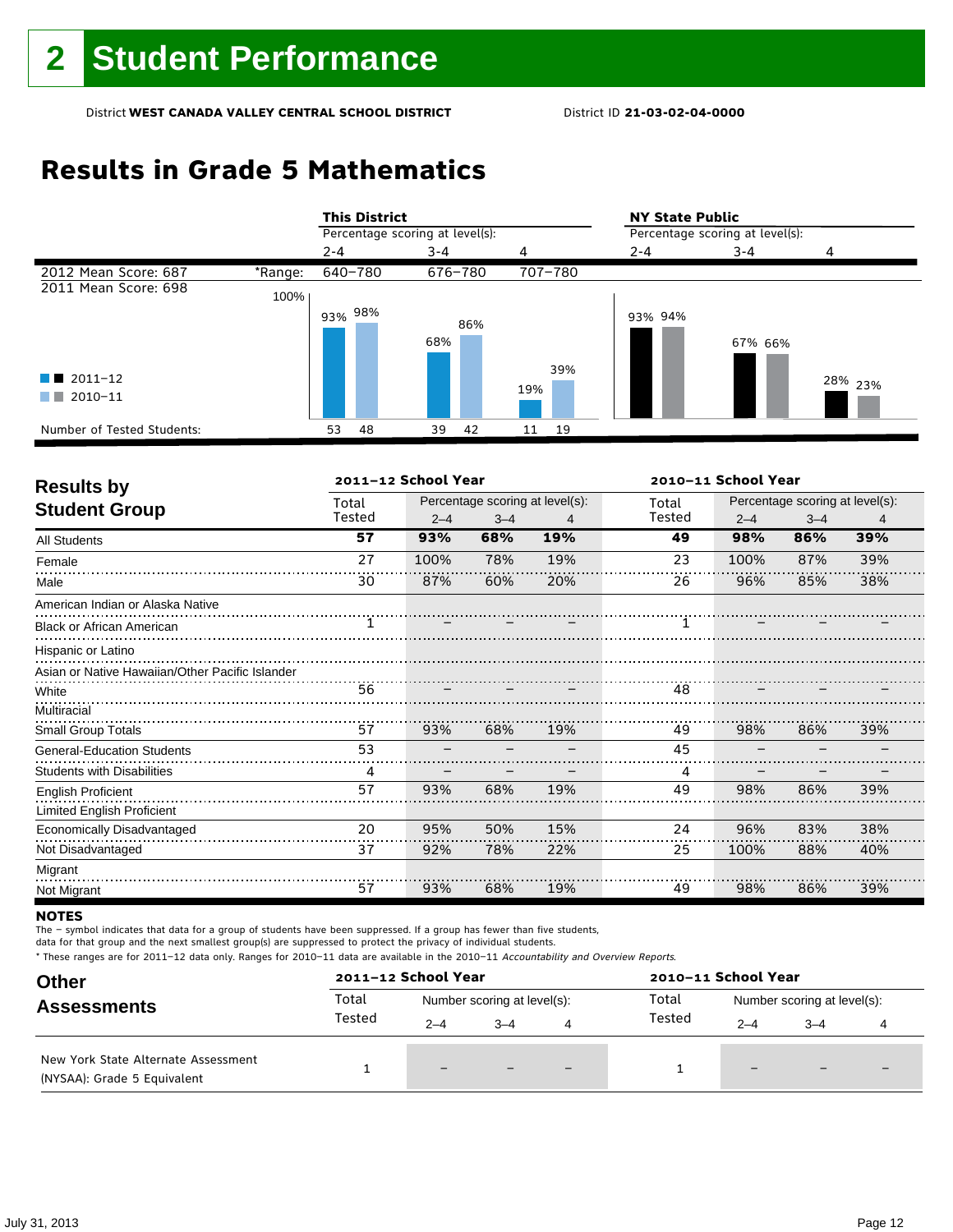## **Results in Grade 6 English Language Arts**

|                            |         |         | <b>This District</b>            |         |    |       |         | <b>NY State Public</b>          |         |       |  |  |
|----------------------------|---------|---------|---------------------------------|---------|----|-------|---------|---------------------------------|---------|-------|--|--|
|                            |         |         | Percentage scoring at level(s): |         |    |       |         | Percentage scoring at level(s): |         |       |  |  |
|                            |         | $2 - 4$ |                                 | $3 - 4$ |    | 4     |         | $2 - 4$                         | $3 - 4$ | 4     |  |  |
| 2012 Mean Score: 667       | *Range: |         | 644-785                         | 662-785 |    |       | 694-785 |                                 |         |       |  |  |
| 2011 Mean Score: 665       | 100%    |         |                                 |         |    |       |         |                                 |         |       |  |  |
|                            |         | 98% 95% |                                 | 63% 60% |    |       |         | 89% 88%                         | 56% 56% |       |  |  |
| $\blacksquare$ 2011-12     |         |         |                                 |         |    |       |         |                                 |         |       |  |  |
| 2010-11<br>a ka            |         |         |                                 |         |    | 2% 2% |         |                                 |         | 2% 4% |  |  |
| Number of Tested Students: |         | 48      | 55                              | 31      | 35 |       |         |                                 |         |       |  |  |

| <b>Results by</b>                               |        | 2011-12 School Year |                                 |    | 2010-11 School Year |         |                                 |    |  |
|-------------------------------------------------|--------|---------------------|---------------------------------|----|---------------------|---------|---------------------------------|----|--|
| <b>Student Group</b>                            | Total  |                     | Percentage scoring at level(s): |    | Total               |         | Percentage scoring at level(s): |    |  |
|                                                 | Tested | $2 - 4$             | $3 - 4$                         | 4  | Tested              | $2 - 4$ | $3 - 4$                         | 4  |  |
| All Students                                    | 49     | 98%                 | 63%                             | 2% | 58                  | 95%     | 60%                             | 2% |  |
| Female                                          | 23     | 96%                 | 65%                             | 0% | 40                  | 93%     | 65%                             | 0% |  |
| Male                                            | 26     | 100%                | 62%                             | 4% | 18                  | 100%    | 50%                             | 6% |  |
| American Indian or Alaska Native                |        |                     |                                 |    |                     |         |                                 |    |  |
| <b>Black or African American</b>                |        |                     |                                 |    |                     |         |                                 |    |  |
| Hispanic or Latino                              |        |                     |                                 |    |                     |         |                                 |    |  |
| Asian or Native Hawaiian/Other Pacific Islander |        |                     |                                 |    |                     |         |                                 |    |  |
| White                                           |        | $\frac{1}{48}$      |                                 |    | 55                  |         |                                 |    |  |
| Multiracial                                     |        |                     |                                 |    |                     |         |                                 |    |  |
| <b>Small Group Totals</b>                       | 49     | 98%                 | 63%                             | 2% | 58                  | 95%     | 60%                             | 2% |  |
| <b>General-Education Students</b>               | 46     |                     |                                 |    | 54                  |         |                                 |    |  |
| <b>Students with Disabilities</b>               | 3      |                     |                                 |    | 4                   |         |                                 |    |  |
| <b>English Proficient</b>                       | 49     | 98%                 | 63%                             | 2% | 58                  | 95%     | 60%                             | 2% |  |
| Limited English Proficient                      |        |                     |                                 |    |                     |         |                                 |    |  |
| Economically Disadvantaged                      | 22     | 95%                 | 50%                             | 0% | 24                  | 96%     | 50%                             | 0% |  |
| Not Disadvantaged                               | 27     | 100%                | 74%                             | 4% | 34                  | 94%     | 68%                             | 3% |  |
| Migrant                                         |        |                     |                                 |    |                     |         |                                 |    |  |
| Not Migrant                                     | 49     | 98%                 | 63%                             | 2% | 58                  | 95%     | 60%                             | 2% |  |

#### **NOTES**

The – symbol indicates that data for a group of students have been suppressed. If a group has fewer than five students,

data for that group and the next smallest group(s) are suppressed to protect the privacy of individual students.

\* These ranges are for 2011–12 data only. Ranges for 2010–11 data are available in the 2010–11 Accountability and Overview Reports.

| <b>Other</b>                                                                                      |        | 2011-12 School Year      |                             |     | 2010-11 School Year |                             |         |     |  |
|---------------------------------------------------------------------------------------------------|--------|--------------------------|-----------------------------|-----|---------------------|-----------------------------|---------|-----|--|
| <b>Assessments</b>                                                                                | Total  |                          | Number scoring at level(s): |     | Total               | Number scoring at level(s): |         |     |  |
|                                                                                                   | Tested | $2 - 4$                  | $3 - 4$                     | 4   | Tested              | $2 - 4$                     | $3 - 4$ | 4   |  |
| New York State Alternate Assessment<br>(NYSAA): Grade 6 Equivalent                                |        | $\overline{\phantom{0}}$ |                             |     | 0                   |                             |         |     |  |
| New York State English as a Second Language<br>Achievement Test (NYSESLAT) <sup>†</sup> : Grade 6 |        | N/A                      | N/A                         | N/A | 0                   | N/A                         | N/A     | N/A |  |
|                                                                                                   | Total  |                          |                             |     | Total               |                             |         |     |  |
| Recently Arrived LEP Students NOT Tested on<br>the ELA NYSTP: Grade 6                             |        | N/A                      | N/A                         | N/A | 0                   | N/A                         | N/A     | N/A |  |

July 31, 2013 Page 13 † These counts represent recently arrived LEP students who used the NYSESLAT to fulfill the English language arts participation requirement.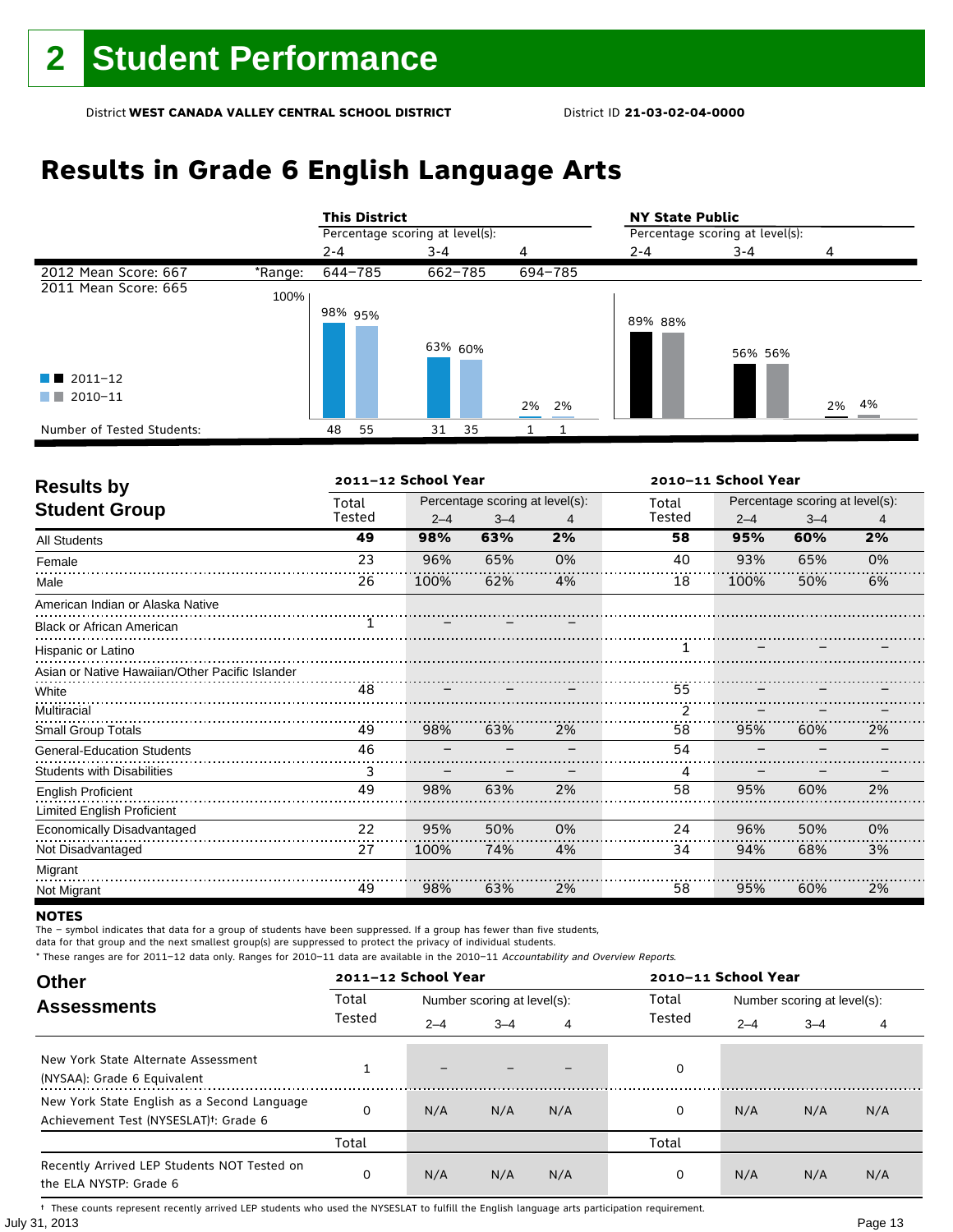## **Results in Grade 6 Mathematics**

|                            |         | <b>This District</b>            |            |            | <b>NY State Public</b>          |         |                    |  |  |
|----------------------------|---------|---------------------------------|------------|------------|---------------------------------|---------|--------------------|--|--|
|                            |         | Percentage scoring at level(s): |            |            | Percentage scoring at level(s): |         |                    |  |  |
|                            |         | $2 - 4$                         | $3 - 4$    | 4          | 2-4                             | $3 - 4$ |                    |  |  |
| 2012 Mean Score: 702       | *Range: | 640-780                         | 674-780    | 700-780    |                                 |         |                    |  |  |
| 2011 Mean Score: 692       | 100%    |                                 |            |            |                                 |         |                    |  |  |
| $\blacksquare$ 2011-12     |         | 100% 98%                        | 92%<br>76% | 57%<br>36% | 92% 92%                         | 65% 63% | 31% <sub>26%</sub> |  |  |
| 2010-11<br>a sa T          |         |                                 |            |            |                                 |         |                    |  |  |
| Number of Tested Students: |         | 57<br>49                        | 45<br>44   | 28<br>21   |                                 |         |                    |  |  |

| <b>Results by</b>                               |        | 2011-12 School Year                                                                                                                                                                                                                                                                                         |                                 |     |                | 2010-11 School Year |                                 |     |
|-------------------------------------------------|--------|-------------------------------------------------------------------------------------------------------------------------------------------------------------------------------------------------------------------------------------------------------------------------------------------------------------|---------------------------------|-----|----------------|---------------------|---------------------------------|-----|
|                                                 | Total  |                                                                                                                                                                                                                                                                                                             | Percentage scoring at level(s): |     | Total          |                     | Percentage scoring at level(s): |     |
| <b>Student Group</b>                            | Tested | $2 - 4$                                                                                                                                                                                                                                                                                                     | $3 - 4$                         | 4   | Tested         | $2 - 4$             | $3 - 4$                         | 4   |
| <b>All Students</b>                             | 49     | 100%                                                                                                                                                                                                                                                                                                        | 92%                             | 57% | 58             | 98%                 | 76%                             | 36% |
| Female                                          | 23     | 100%                                                                                                                                                                                                                                                                                                        | 91%                             | 43% | 40             | 98%                 | 78%                             | 38% |
| Male                                            | 26     | 100%                                                                                                                                                                                                                                                                                                        | 92%                             | 69% | 18             | 100%                | 72%                             | 33% |
| American Indian or Alaska Native                |        |                                                                                                                                                                                                                                                                                                             |                                 |     |                |                     |                                 |     |
| <b>Black or African American</b>                | 1      |                                                                                                                                                                                                                                                                                                             |                                 |     |                |                     |                                 |     |
| Hispanic or Latino                              |        |                                                                                                                                                                                                                                                                                                             |                                 |     | 1              |                     |                                 |     |
| Asian or Native Hawaiian/Other Pacific Islander |        |                                                                                                                                                                                                                                                                                                             |                                 |     |                |                     |                                 |     |
| White                                           |        | $\frac{1}{48}$ $\frac{1}{48}$ $\frac{1}{48}$ $\frac{1}{48}$ $\frac{1}{48}$ $\frac{1}{48}$ $\frac{1}{48}$ $\frac{1}{48}$ $\frac{1}{48}$ $\frac{1}{48}$ $\frac{1}{48}$ $\frac{1}{48}$ $\frac{1}{48}$ $\frac{1}{48}$ $\frac{1}{48}$ $\frac{1}{48}$ $\frac{1}{48}$ $\frac{1}{48}$ $\frac{1}{48}$ $\frac{1}{48}$ |                                 |     | 55             |                     |                                 |     |
| Multiracial                                     |        |                                                                                                                                                                                                                                                                                                             |                                 |     | $\overline{2}$ |                     |                                 |     |
| <b>Small Group Totals</b>                       | 49     | 100%                                                                                                                                                                                                                                                                                                        | 92%                             | 57% | 58             | 98%                 | 76%                             | 36% |
| <b>General-Education Students</b>               | 46     |                                                                                                                                                                                                                                                                                                             |                                 |     | 54             |                     |                                 |     |
| <b>Students with Disabilities</b>               | 3      |                                                                                                                                                                                                                                                                                                             |                                 |     | 4              |                     |                                 |     |
| <b>English Proficient</b>                       | 49     | 100%                                                                                                                                                                                                                                                                                                        | 92%                             | 57% | 58             | 98%                 | 76%                             | 36% |
| Limited English Proficient                      |        |                                                                                                                                                                                                                                                                                                             |                                 |     |                |                     |                                 |     |
| Economically Disadvantaged                      | 22     | 100%                                                                                                                                                                                                                                                                                                        | 86%                             | 59% | 24             | 100%                | 79%                             | 33% |
| Not Disadvantaged                               | 27     | 100%                                                                                                                                                                                                                                                                                                        | 96%                             | 56% | 34             | 97%                 | 74%                             | 38% |
| Migrant                                         |        |                                                                                                                                                                                                                                                                                                             |                                 |     |                |                     |                                 |     |
| Not Migrant                                     | 49     | 100%                                                                                                                                                                                                                                                                                                        | 92%                             | 57% | 58             | 98%                 | 76%                             | 36% |

#### **NOTES**

The – symbol indicates that data for a group of students have been suppressed. If a group has fewer than five students,

data for that group and the next smallest group(s) are suppressed to protect the privacy of individual students.

| <b>Other</b>                                                       |        | 2011-12 School Year |                             |   | 2010-11 School Year |                             |         |  |  |
|--------------------------------------------------------------------|--------|---------------------|-----------------------------|---|---------------------|-----------------------------|---------|--|--|
| <b>Assessments</b>                                                 | Total  |                     | Number scoring at level(s): |   | Total               | Number scoring at level(s): |         |  |  |
|                                                                    | Tested | $2 - 4$             | $3 - 4$                     | 4 | Tested              | $2 - 4$                     | $3 - 4$ |  |  |
| New York State Alternate Assessment<br>(NYSAA): Grade 6 Equivalent |        | -                   |                             |   | 0                   |                             |         |  |  |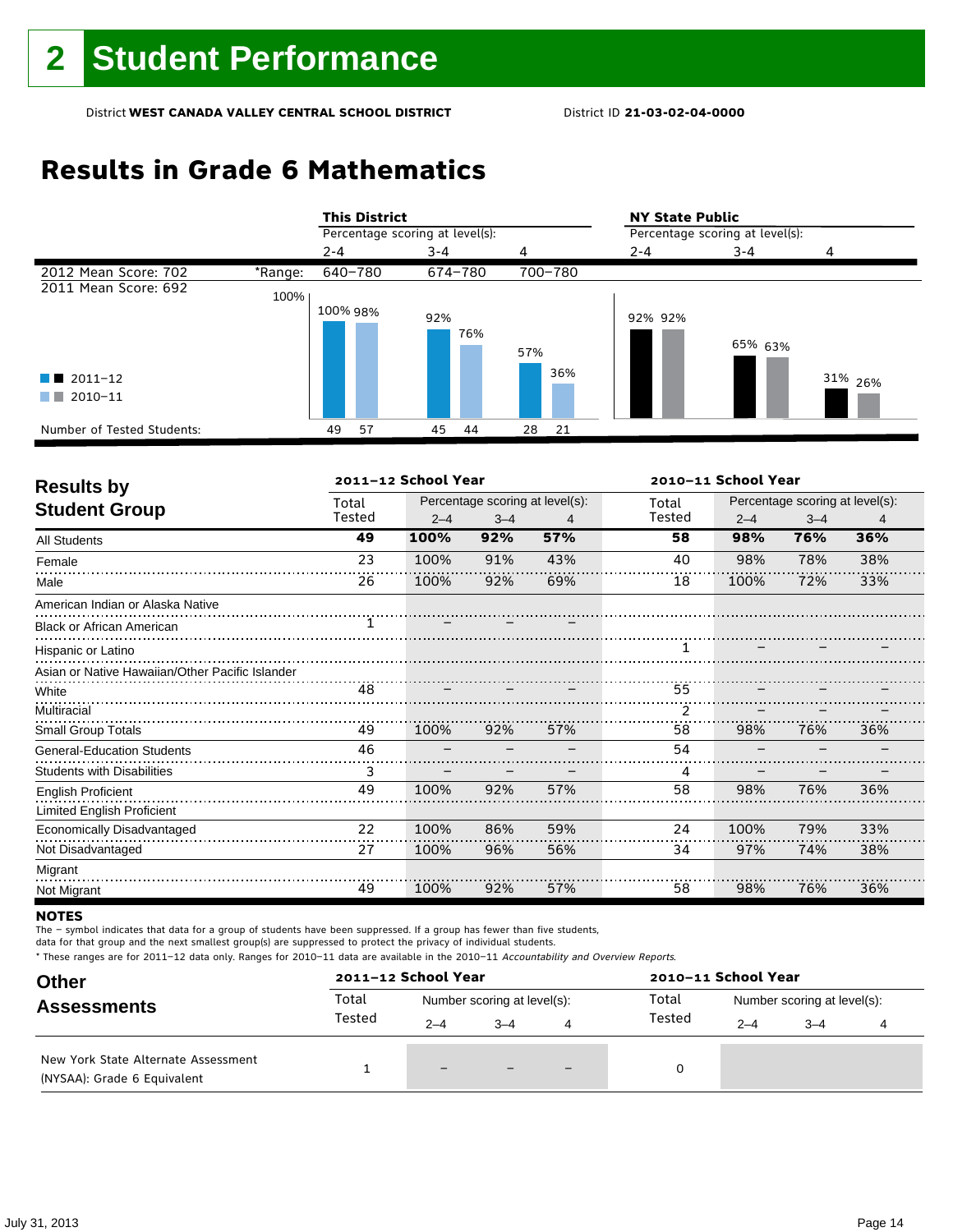## **Results in Grade 7 English Language Arts**

|                            |         |            | <b>This District</b>            |     |         |       |         | <b>NY State Public</b>          |         |       |
|----------------------------|---------|------------|---------------------------------|-----|---------|-------|---------|---------------------------------|---------|-------|
|                            |         |            | Percentage scoring at level(s): |     |         |       |         | Percentage scoring at level(s): |         |       |
|                            |         | $2 - 4$    |                                 | 3-4 |         | 4     |         | $2 - 4$                         | 3-4     | 4     |
| 2012 Mean Score: 663       | *Range: | 642-790    |                                 |     | 665-790 |       | 698-790 |                                 |         |       |
| 2011 Mean Score: 666       | 100%    |            |                                 |     |         |       |         |                                 |         |       |
|                            |         | $93\%$ 98% |                                 |     |         |       |         | 92% 91%                         |         |       |
|                            |         |            |                                 |     | 51% 57% |       |         |                                 | 52% 48% |       |
| $\blacksquare$ 2011-12     |         |            |                                 |     |         |       |         |                                 |         |       |
| 2010-11                    |         |            |                                 |     |         | 3% 2% |         |                                 |         | 4% 4% |
| Number of Tested Students: |         | 55         | 52                              | 30  | 30      |       |         |                                 |         |       |

| <b>Results by</b>                               |        | 2011-12 School Year |                                 |    |               | 2010-11 School Year |                                 |    |
|-------------------------------------------------|--------|---------------------|---------------------------------|----|---------------|---------------------|---------------------------------|----|
| <b>Student Group</b>                            | Total  |                     | Percentage scoring at level(s): |    | Total         |                     | Percentage scoring at level(s): |    |
|                                                 | Tested | $2 - 4$             | $3 - 4$                         | 4  | Tested        | $2 - 4$             | $3 - 4$                         | 4  |
| <b>All Students</b>                             | 59     | 93%                 | 51%                             | 3% | 53            | 98%                 | 57%                             | 2% |
| Female                                          | 38     | 92%                 | 58%                             | 3% | 26            | 100%                | 65%                             | 4% |
| Male                                            | 21     | 95%                 | 38%                             | 5% | 27            | 96%                 | 48%                             | 0% |
| American Indian or Alaska Native                |        |                     |                                 |    |               |                     |                                 |    |
| <b>Black or African American</b>                |        |                     |                                 |    |               |                     |                                 |    |
| Hispanic or Latino                              |        |                     |                                 |    | $\mathcal{P}$ |                     |                                 |    |
| Asian or Native Hawaiian/Other Pacific Islander |        |                     |                                 |    |               |                     |                                 |    |
| White                                           | 56     |                     |                                 |    | 50            |                     |                                 |    |
| Multiracial                                     | 2      |                     |                                 |    |               |                     |                                 |    |
| <b>Small Group Totals</b>                       | 59     | 93%                 | 51%                             | 3% | 53            | 98%                 | 57%                             | 2% |
| <b>General-Education Students</b>               | 54     | 98%                 | 54%                             | 4% | 46            | 100%                | 65%                             | 2% |
| <b>Students with Disabilities</b>               | 5      | 40%                 | 20%                             | 0% | 7             | 86%                 | 0%                              | 0% |
| <b>English Proficient</b>                       | 59     | 93%                 | 51%                             | 3% | 53            | 98%                 | 57%                             | 2% |
| <b>Limited English Proficient</b>               |        |                     |                                 |    |               |                     |                                 |    |
| Economically Disadvantaged                      | 23     | 91%                 | 39%                             | 0% | 22            | 95%                 | 59%                             | 5% |
| Not Disadvantaged                               | 36     | 94%                 | 58%                             | 6% | 31            | 100%                | 55%                             | 0% |
| Migrant                                         |        |                     |                                 |    |               |                     |                                 |    |
| Not Migrant                                     | 59     | 93%                 | 51%                             | 3% | 53            | 98%                 | 57%                             | 2% |

#### **NOTES**

The – symbol indicates that data for a group of students have been suppressed. If a group has fewer than five students,

data for that group and the next smallest group(s) are suppressed to protect the privacy of individual students.

\* These ranges are for 2011–12 data only. Ranges for 2010–11 data are available in the 2010–11 Accountability and Overview Reports.

| <b>Other</b>                                                                                      |        | 2011-12 School Year |                             |     | 2010-11 School Year |                             |         |     |  |
|---------------------------------------------------------------------------------------------------|--------|---------------------|-----------------------------|-----|---------------------|-----------------------------|---------|-----|--|
| <b>Assessments</b>                                                                                | Total  |                     | Number scoring at level(s): |     | Total               | Number scoring at level(s): |         |     |  |
|                                                                                                   | Tested | $2 - 4$             | $3 - 4$                     | 4   | Tested              | $2 - 4$                     | $3 - 4$ | 4   |  |
| New York State Alternate Assessment<br>(NYSAA): Grade 7 Equivalent                                |        |                     |                             |     | 0                   |                             |         |     |  |
| New York State English as a Second Language<br>Achievement Test (NYSESLAT) <sup>+</sup> : Grade 7 | O      | N/A                 | N/A                         | N/A | 0                   | N/A                         | N/A     | N/A |  |
|                                                                                                   | Total  |                     |                             |     | Total               |                             |         |     |  |
| Recently Arrived LEP Students NOT Tested on<br>the ELA NYSTP: Grade 7                             | 0      | N/A                 | N/A                         | N/A | 0                   | N/A                         | N/A     | N/A |  |

July 31, 2013 Page 15 † These counts represent recently arrived LEP students who used the NYSESLAT to fulfill the English language arts participation requirement.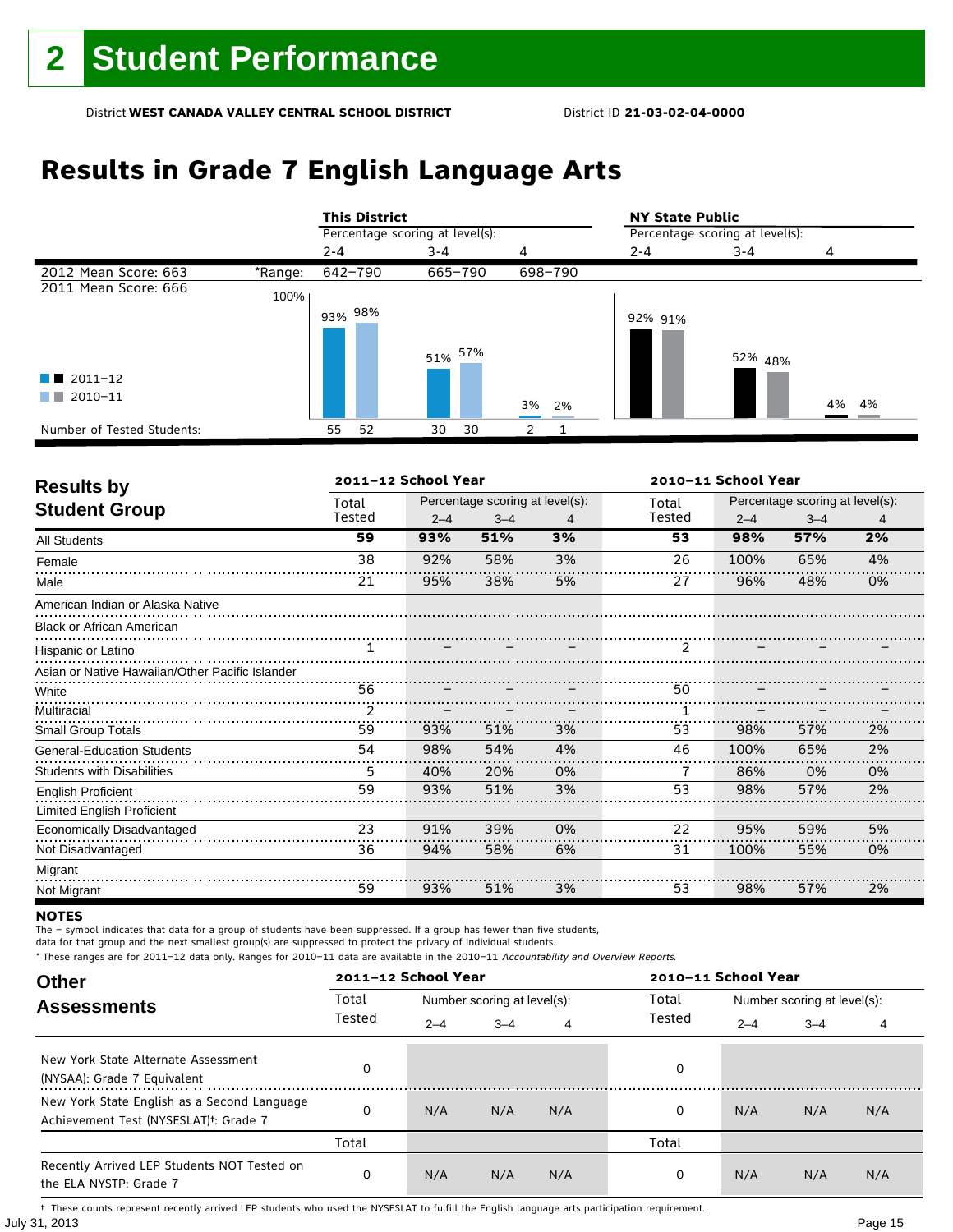## **Results in Grade 7 Mathematics**

|                            |         | <b>This District</b>            |  |         |                    |     |         | <b>NY State Public</b>          |         |         |  |  |
|----------------------------|---------|---------------------------------|--|---------|--------------------|-----|---------|---------------------------------|---------|---------|--|--|
|                            |         | Percentage scoring at level(s): |  |         |                    |     |         | Percentage scoring at level(s): |         |         |  |  |
|                            |         | $2 - 4$                         |  | $3 - 4$ |                    | 4   |         | $2 - 4$                         | $3 - 4$ | 4       |  |  |
| 2012 Mean Score: 678       | *Range: | 639-800                         |  | 670-800 |                    |     | 694-800 |                                 |         |         |  |  |
| 2011 Mean Score: 678       | 100%    |                                 |  |         |                    |     |         |                                 |         |         |  |  |
|                            |         | 95% 98%                         |  |         | 68% <sub>62%</sub> |     |         | 91% 92%                         | 65% 65% |         |  |  |
| $\blacksquare$ 2011-12     |         |                                 |  |         |                    | 32% | 23%     |                                 |         | 31% 30% |  |  |
| 2010-11<br>a ka            |         |                                 |  |         |                    |     |         |                                 |         |         |  |  |
| Number of Tested Students: |         | 56<br>52                        |  | 40      | 33                 | 19  | 12      |                                 |         |         |  |  |

| <b>Results by</b>                               |        | 2011-12 School Year |         |                                 | 2010-11 School Year |         |                                 |     |  |
|-------------------------------------------------|--------|---------------------|---------|---------------------------------|---------------------|---------|---------------------------------|-----|--|
|                                                 | Total  |                     |         | Percentage scoring at level(s): | Total               |         | Percentage scoring at level(s): |     |  |
| <b>Student Group</b>                            | Tested | $2 - 4$             | $3 - 4$ | 4                               | Tested              | $2 - 4$ | $3 - 4$                         | 4   |  |
| <b>All Students</b>                             | 59     | 95%                 | 68%     | 32%                             | 53                  | 98%     | 62%                             | 23% |  |
| Female                                          | 39     | 92%                 | 59%     | 31%                             | 26                  | 100%    | 65%                             | 15% |  |
| Male                                            | 20     | 100%                | 85%     | 35%                             | 27                  | 96%     | 59%                             | 30% |  |
| American Indian or Alaska Native                |        |                     |         |                                 |                     |         |                                 |     |  |
| <b>Black or African American</b>                |        |                     |         |                                 |                     |         |                                 |     |  |
| Hispanic or Latino                              |        |                     |         |                                 | $\mathcal{P}$       |         |                                 |     |  |
| Asian or Native Hawaiian/Other Pacific Islander |        |                     |         |                                 |                     |         |                                 |     |  |
| White                                           | 56     |                     |         |                                 | 50                  |         |                                 |     |  |
| Multiracial                                     | 2      |                     |         |                                 |                     |         |                                 |     |  |
| <b>Small Group Totals</b>                       | 59     | 95%                 | 68%     | 32%                             | 53                  | 98%     | 62%                             | 23% |  |
| <b>General-Education Students</b>               | 55     |                     |         |                                 | 46                  | 100%    | 72%                             | 26% |  |
| <b>Students with Disabilities</b>               | 4      |                     |         |                                 | 7                   | 86%     | 0%                              | 0%  |  |
| <b>English Proficient</b>                       | 59     | 95%                 | 68%     | 32%                             | 53                  | 98%     | 62%                             | 23% |  |
| Limited English Proficient                      |        |                     |         |                                 |                     |         |                                 |     |  |
| Economically Disadvantaged                      | 23     | 91%                 | 57%     | 26%                             | 22                  | 95%     | 59%                             | 18% |  |
| Not Disadvantaged                               | 36     | 97%                 | 75%     | 36%                             | 31                  | 100%    | 65%                             | 26% |  |
| Migrant                                         |        |                     |         |                                 |                     |         |                                 |     |  |
| Not Migrant                                     | 59     | 95%                 | 68%     | 32%                             | 53                  | 98%     | 62%                             | 23% |  |

#### **NOTES**

The – symbol indicates that data for a group of students have been suppressed. If a group has fewer than five students,

data for that group and the next smallest group(s) are suppressed to protect the privacy of individual students.

| <b>Other</b>                                                       |        | 2011-12 School Year |                             |   | 2010-11 School Year |                             |         |  |  |  |
|--------------------------------------------------------------------|--------|---------------------|-----------------------------|---|---------------------|-----------------------------|---------|--|--|--|
| <b>Assessments</b>                                                 | Total  |                     | Number scoring at level(s): |   | Total               | Number scoring at level(s): |         |  |  |  |
|                                                                    | Tested | $2 - 4$             | $3 - 4$                     | 4 | Tested              | $2 - 4$                     | $3 - 4$ |  |  |  |
| New York State Alternate Assessment<br>(NYSAA): Grade 7 Equivalent |        |                     |                             |   | 0                   |                             |         |  |  |  |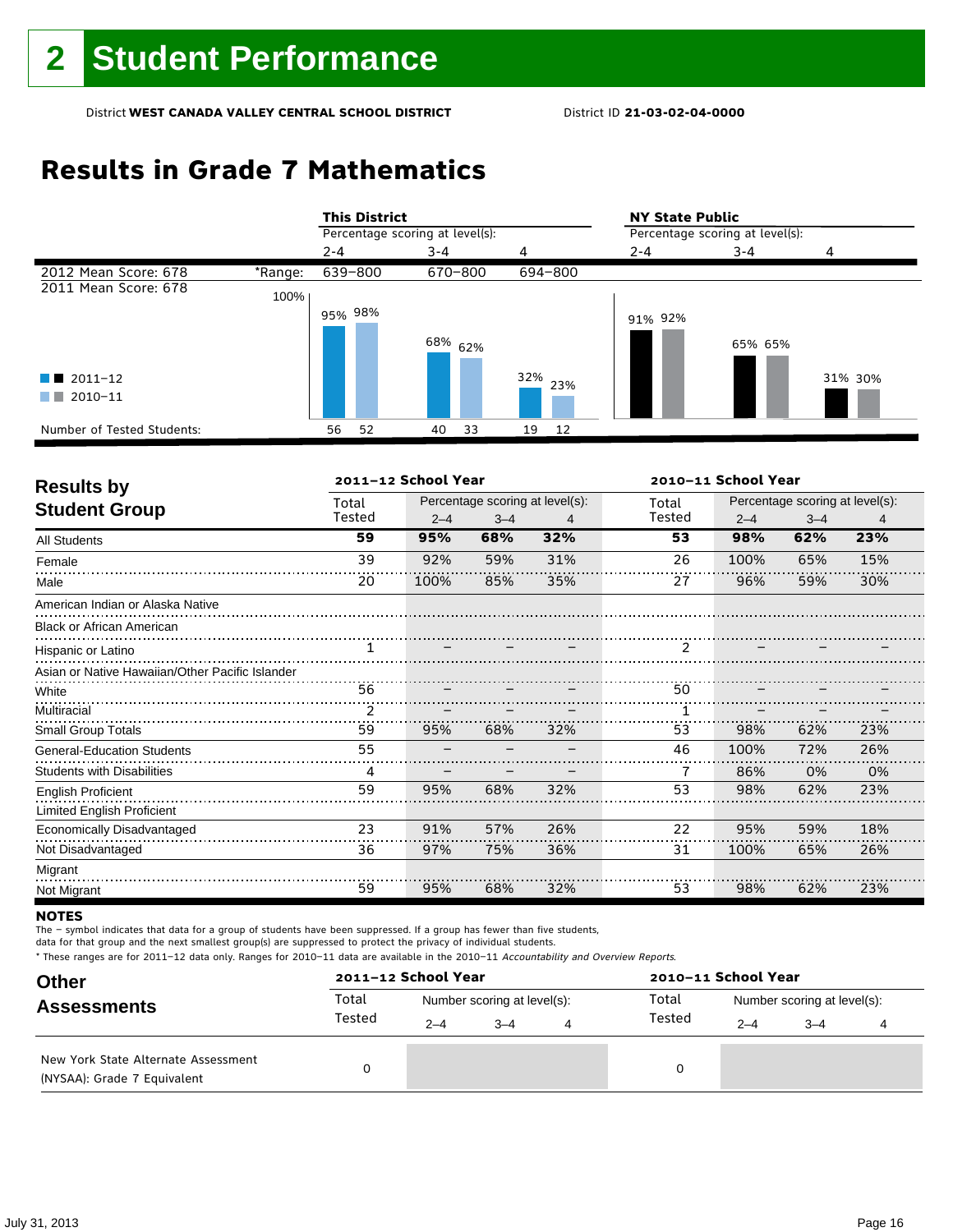## **Results in Grade 8 English Language Arts**

|                            |         |         | <b>This District</b>            |         |         |    |         | <b>NY State Public</b>          |         |       |  |  |
|----------------------------|---------|---------|---------------------------------|---------|---------|----|---------|---------------------------------|---------|-------|--|--|
|                            |         |         | Percentage scoring at level(s): |         |         |    |         | Percentage scoring at level(s): |         |       |  |  |
|                            |         | $2 - 4$ |                                 | $3 - 4$ |         | 4  |         | $2 - 4$                         | $3 - 4$ | 4     |  |  |
| 2012 Mean Score: 661       | *Range: |         | 628-790                         |         | 658-790 |    | 699-790 |                                 |         |       |  |  |
| 2011 Mean Score: 654       | 100%    |         |                                 |         |         |    |         |                                 |         |       |  |  |
|                            |         |         | 98% <sub>94%</sub>              |         |         |    |         | 93% 92%                         |         |       |  |  |
|                            |         |         |                                 |         |         |    |         |                                 |         |       |  |  |
|                            |         |         |                                 |         | 49% 46% |    |         |                                 | 50% 47% |       |  |  |
| $\blacksquare$ 2011-12     |         |         |                                 |         |         |    |         |                                 |         |       |  |  |
| 2010-11<br>a sa Tan        |         |         |                                 |         |         | 4% | 0%      |                                 |         | 2% 2% |  |  |
| Number of Tested Students: |         | 50      | 65                              | 25      | 32      | 2  | 0       |                                 |         |       |  |  |

| <b>Results by</b>                               |               | 2011-12 School Year |                                 |    | 2010-11 School Year |         |                                 |    |  |
|-------------------------------------------------|---------------|---------------------|---------------------------------|----|---------------------|---------|---------------------------------|----|--|
|                                                 | Total         |                     | Percentage scoring at level(s): |    | Total               |         | Percentage scoring at level(s): |    |  |
| <b>Student Group</b>                            | Tested        | $2 - 4$             | $3 - 4$                         | 4  | Tested              | $2 - 4$ | $3 - 4$                         | 4  |  |
| All Students                                    | 51            | 98%                 | 49%                             | 4% | 69                  | 94%     | 46%                             | 0% |  |
| Female                                          | 27            | 100%                | 56%                             | 4% | 28                  | 93%     | 50%                             | 0% |  |
| Male                                            | 24            | 96%                 | 42%                             | 4% | 41                  | 95%     | 44%                             | 0% |  |
| American Indian or Alaska Native                |               |                     |                                 |    |                     |         |                                 |    |  |
| <b>Black or African American</b>                |               |                     |                                 |    |                     |         |                                 |    |  |
| Hispanic or Latino                              | $\mathcal{P}$ |                     |                                 |    |                     |         |                                 |    |  |
| Asian or Native Hawaiian/Other Pacific Islander |               |                     |                                 |    |                     |         |                                 |    |  |
| White                                           | 47            |                     |                                 |    | 69                  | 94%     | 46%                             | 0% |  |
| Multiracial                                     |               |                     |                                 |    |                     |         |                                 |    |  |
| <b>Small Group Totals</b>                       | 51            | 98%                 | 49%                             | 4% |                     |         |                                 |    |  |
| <b>General-Education Students</b>               | 46            | 100%                | 52%                             | 4% | 61                  | 100%    | 52%                             | 0% |  |
| <b>Students with Disabilities</b>               | 5             | 80%                 | 20%                             | 0% | 8                   | 50%     | 0%                              | 0% |  |
| <b>English Proficient</b>                       | 51            | 98%                 | 49%                             | 4% | 69                  | 94%     | 46%                             | 0% |  |
| Limited English Proficient                      |               |                     |                                 |    |                     |         |                                 |    |  |
| Economically Disadvantaged                      | 16            | 100%                | 50%                             | 6% | 25                  | 100%    | 40%                             | 0% |  |
| Not Disadvantaged                               | 35            | 97%                 | 49%                             | 3% | 44                  | 91%     | 50%                             | 0% |  |
| Migrant                                         |               |                     |                                 |    |                     |         |                                 |    |  |
| Not Migrant                                     | 51            | 98%                 | 49%                             | 4% | 69                  | 94%     | 46%                             | 0% |  |

#### **NOTES**

The – symbol indicates that data for a group of students have been suppressed. If a group has fewer than five students,

data for that group and the next smallest group(s) are suppressed to protect the privacy of individual students.

\* These ranges are for 2011–12 data only. Ranges for 2010–11 data are available in the 2010–11 Accountability and Overview Reports.

| <b>Other</b>                                                                                      |        | 2011-12 School Year |                             |     |        | 2010-11 School Year         |         |     |  |  |
|---------------------------------------------------------------------------------------------------|--------|---------------------|-----------------------------|-----|--------|-----------------------------|---------|-----|--|--|
| <b>Assessments</b>                                                                                | Total  |                     | Number scoring at level(s): |     | Total  | Number scoring at level(s): |         |     |  |  |
|                                                                                                   | Tested | $2 - 4$             | $3 - 4$                     | 4   | Tested | $2 - 4$                     | $3 - 4$ | 4   |  |  |
| New York State Alternate Assessment<br>(NYSAA): Grade 8 Equivalent                                | 0      |                     |                             |     | 3      |                             |         |     |  |  |
| New York State English as a Second Language<br>Achievement Test (NYSESLAT) <sup>+</sup> : Grade 8 | O      | N/A                 | N/A                         | N/A | 0      | N/A                         | N/A     | N/A |  |  |
|                                                                                                   | Total  |                     |                             |     | Total  |                             |         |     |  |  |
| Recently Arrived LEP Students NOT Tested on<br>the ELA NYSTP: Grade 8                             | 0      | N/A                 | N/A                         | N/A | 0      | N/A                         | N/A     | N/A |  |  |

July 31, 2013 Page 17 † These counts represent recently arrived LEP students who used the NYSESLAT to fulfill the English language arts participation requirement.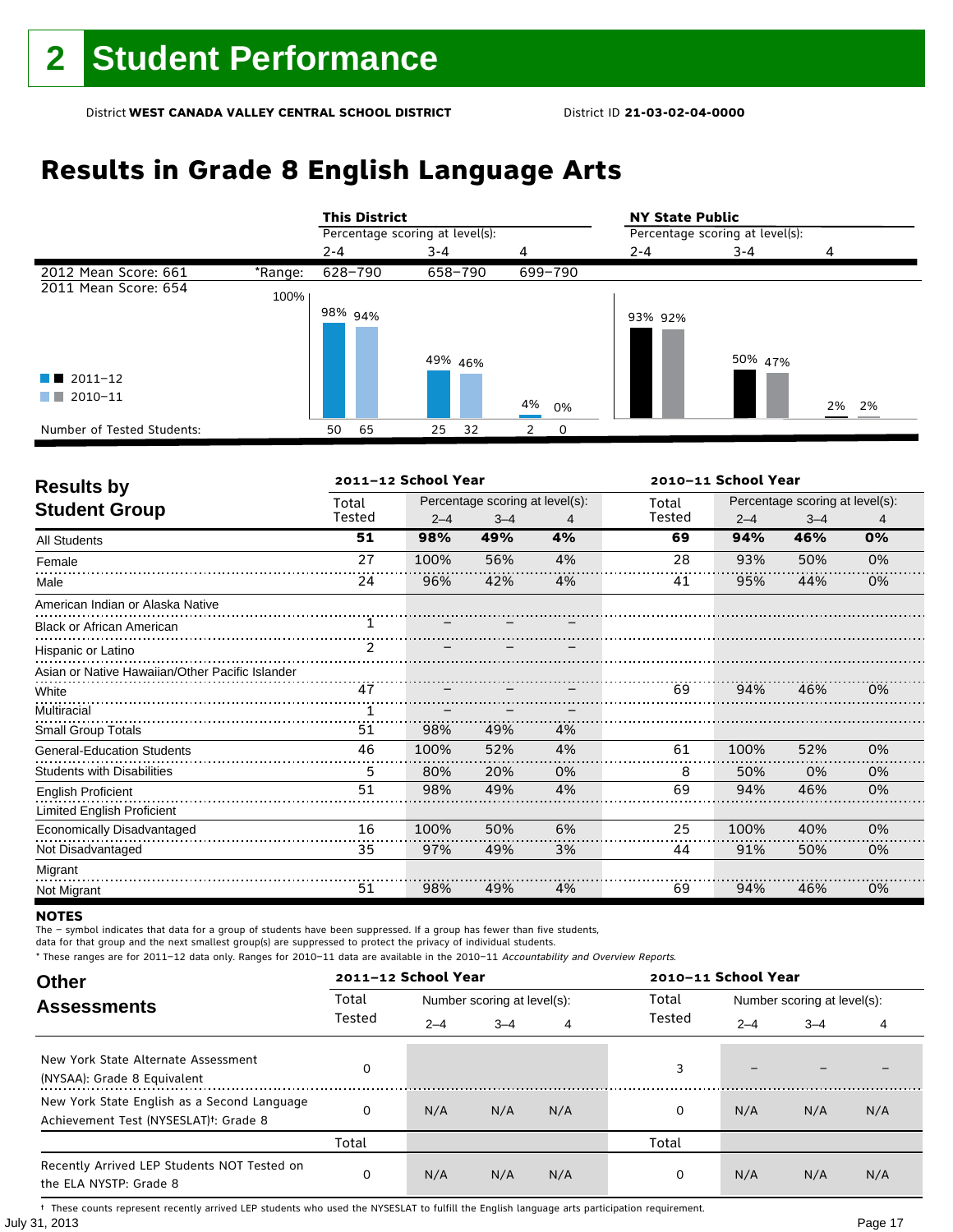## **Results in Grade 8 Mathematics**

|                                               |         |         | <b>This District</b>            |         |         |     |         | <b>NY State Public</b>          |         |         |  |  |
|-----------------------------------------------|---------|---------|---------------------------------|---------|---------|-----|---------|---------------------------------|---------|---------|--|--|
|                                               |         |         | Percentage scoring at level(s): |         |         |     |         | Percentage scoring at level(s): |         |         |  |  |
|                                               |         | $2 - 4$ |                                 | $3 - 4$ |         | 4   |         | $2 - 4$                         | $3 - 4$ | 4       |  |  |
| 2012 Mean Score: 685                          | *Range: |         | 639-775                         |         | 674-775 |     | 704-775 |                                 |         |         |  |  |
| 2011 Mean Score: 688                          | 100%    |         | 98% 100%                        |         | 73% 80% |     |         | 93% 91%                         | 61% 60% |         |  |  |
| $\blacksquare$ 2011-12<br>2010-11<br>a katika |         |         |                                 |         |         | 20% | 12%     |                                 |         | 20% 18% |  |  |
| Number of Tested Students:                    |         | 50      | 69                              | 37      | 55      | 10  | 8       |                                 |         |         |  |  |

| <b>Results by</b>                               |               | 2011-12 School Year |         |                                 | 2010-11 School Year |         |                                 |     |  |
|-------------------------------------------------|---------------|---------------------|---------|---------------------------------|---------------------|---------|---------------------------------|-----|--|
| <b>Student Group</b>                            | Total         |                     |         | Percentage scoring at level(s): | Total               |         | Percentage scoring at level(s): |     |  |
|                                                 | Tested        | $2 - 4$             | $3 - 4$ | 4                               | Tested              | $2 - 4$ | $3 - 4$                         | 4   |  |
| <b>All Students</b>                             | 51            | 98%                 | 73%     | 20%                             | 69                  | 100%    | 80%                             | 12% |  |
| Female                                          | 27            | 100%                | 74%     | 15%                             | 28                  | 100%    | 71%                             | 4%  |  |
| Male                                            | 24            | 96%                 | 71%     | 25%                             | 41                  | 100%    | 85%                             | 17% |  |
| American Indian or Alaska Native                |               |                     |         |                                 |                     |         |                                 |     |  |
| <b>Black or African American</b>                | 1.            |                     |         |                                 |                     |         |                                 |     |  |
| Hispanic or Latino                              | $\mathcal{P}$ |                     |         |                                 |                     |         |                                 |     |  |
| Asian or Native Hawaiian/Other Pacific Islander |               |                     |         |                                 |                     |         |                                 |     |  |
| White                                           | 47            |                     |         |                                 | 69                  | 100%    | 80%                             | 12% |  |
| Multiracial                                     |               |                     |         |                                 |                     |         |                                 |     |  |
| <b>Small Group Totals</b>                       | 51            | 98%                 | 73%     | 20%                             |                     |         |                                 |     |  |
| <b>General-Education Students</b>               | 46            | 100%                | 80%     | 22%                             | 61                  | 100%    | 85%                             | 13% |  |
| <b>Students with Disabilities</b>               | 5             | 80%                 | 0%      | 0%                              | 8                   | 100%    | 38%                             | 0%  |  |
| <b>English Proficient</b>                       | 51            | 98%                 | 73%     | 20%                             | 69                  | 100%    | 80%                             | 12% |  |
| <b>Limited English Proficient</b>               |               |                     |         |                                 |                     |         |                                 |     |  |
| Economically Disadvantaged                      | 16            | 94%                 | 75%     | 19%                             | 25                  | 100%    | 88%                             | 12% |  |
| Not Disadvantaged                               | 35            | 100%                | 71%     | 20%                             | 44                  | 100%    | 75%                             | 11% |  |
| Migrant                                         |               |                     |         |                                 |                     |         |                                 |     |  |
| Not Migrant                                     | 51            | 98%                 | 73%     | 20%                             | 69                  | 100%    | 80%                             | 12% |  |

#### **NOTES**

The – symbol indicates that data for a group of students have been suppressed. If a group has fewer than five students,

data for that group and the next smallest group(s) are suppressed to protect the privacy of individual students.

| <b>Other</b>                                                       |        | 2011-12 School Year |                             |   | 2010-11 School Year |                             |                          |                          |  |
|--------------------------------------------------------------------|--------|---------------------|-----------------------------|---|---------------------|-----------------------------|--------------------------|--------------------------|--|
| <b>Assessments</b>                                                 | Total  |                     | Number scoring at level(s): |   | Total               | Number scoring at level(s): |                          |                          |  |
|                                                                    | Tested | $2 - 4$             | $3 - 4$                     | 4 | Tested              | $2 - 4$                     | $3 - 4$                  |                          |  |
| New York State Alternate Assessment<br>(NYSAA): Grade 8 Equivalent |        |                     |                             |   |                     | $\qquad \qquad -$           | $\overline{\phantom{0}}$ | $\overline{\phantom{0}}$ |  |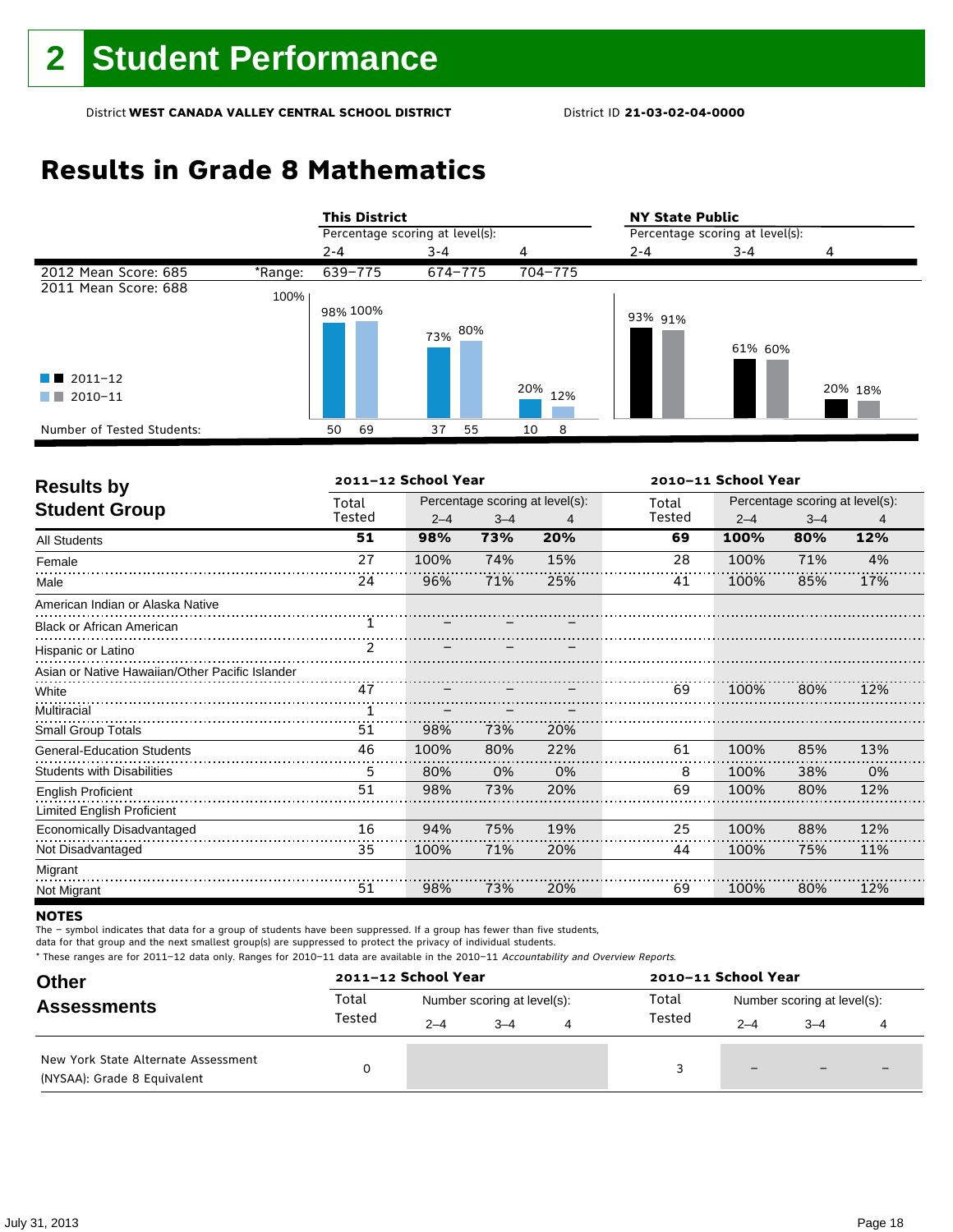## **Results in Grade 8 Science**



| <b>Results by</b>                               |                | 2011-12 School Year |         |                                 | 2010-11 School Year                                                                                                  |         |                                 |     |  |
|-------------------------------------------------|----------------|---------------------|---------|---------------------------------|----------------------------------------------------------------------------------------------------------------------|---------|---------------------------------|-----|--|
|                                                 | Total          |                     |         | Percentage scoring at level(s): | Total                                                                                                                |         | Percentage scoring at level(s): |     |  |
| <b>Student Group</b>                            | Tested         | $2 - 4$             | $3 - 4$ | 4                               | Tested                                                                                                               | $2 - 4$ | $3 - 4$                         | 4   |  |
| <b>All Students</b>                             | 51             | 100%                | 88%     | 24%                             | 70                                                                                                                   | 100%    | 91%                             | 23% |  |
| Female                                          | 27             | 100%                | 89%     | 11%                             | 29                                                                                                                   | 100%    | 83%                             | 10% |  |
| Male                                            | 24             | 100%                | 88%     | 38%                             | 41                                                                                                                   | 100%    | 98%                             | 32% |  |
| American Indian or Alaska Native                |                |                     |         |                                 |                                                                                                                      |         |                                 |     |  |
| <b>Black or African American</b>                | 1.             |                     |         |                                 |                                                                                                                      |         |                                 |     |  |
| Hispanic or Latino                              | $\mathcal{P}$  |                     |         |                                 |                                                                                                                      |         |                                 |     |  |
| Asian or Native Hawaiian/Other Pacific Islander |                |                     |         |                                 |                                                                                                                      |         |                                 |     |  |
| White                                           | $\frac{1}{47}$ |                     |         |                                 | <u> 1200   1200   1200   1200   1200   1200   1200   1200   1200   1200   1200   1200   1200   1200   1200   120</u> |         |                                 |     |  |
| Multiracial                                     |                |                     |         |                                 |                                                                                                                      |         |                                 |     |  |
| Small Group Totals                              | 51             | 100%                | 88%     | 24%                             | 70                                                                                                                   | 100%    | 91%                             | 23% |  |
| <b>General-Education Students</b>               | 46             | 100%                | 93%     | 26%                             | 62                                                                                                                   | 100%    | 94%                             | 26% |  |
| <b>Students with Disabilities</b>               | 5              | 100%                | 40%     | 0%                              | 8                                                                                                                    | 100%    | 75%                             | 0%  |  |
| <b>English Proficient</b>                       | 51             | 100%                | 88%     | 24%                             | 70                                                                                                                   | 100%    | 91%                             | 23% |  |
| Limited English Proficient                      |                |                     |         |                                 |                                                                                                                      |         |                                 |     |  |
| Economically Disadvantaged                      | 16             | 100%                | 81%     | 13%                             | 26                                                                                                                   | 100%    | 96%                             | 27% |  |
| Not Disadvantaged                               | 35             | 100%                | 91%     | 29%                             | 44                                                                                                                   | 100%    | 89%                             | 20% |  |
| Migrant                                         |                |                     |         |                                 |                                                                                                                      |         |                                 |     |  |
| Not Migrant                                     | 51             | 100%                | 88%     | 24%                             | 70                                                                                                                   | 100%    | 91%                             | 23% |  |

#### **NOTES**

The – symbol indicates that data for a group of students have been suppressed. If a group has fewer than five students,

data for that group and the next smallest group(s) are suppressed to protect the privacy of individual students.

| <b>Other</b>                        |                 | 2011-12 School Year |                             |   | 2010-11 School Year |                             |      |  |  |
|-------------------------------------|-----------------|---------------------|-----------------------------|---|---------------------|-----------------------------|------|--|--|
| <b>Assessments</b>                  | Total<br>Tested |                     | Number scoring at level(s): |   | Total               | Number scoring at level(s): |      |  |  |
|                                     |                 | $2 - 4$             | $-4$                        | 4 | Tested              | $2 - 4$                     | $-4$ |  |  |
| New York State Alternate Assessment |                 |                     |                             |   |                     |                             |      |  |  |
| (NYSAA): Grade 8 Equivalent         |                 |                     |                             |   |                     | $\overline{\phantom{m}}$    |      |  |  |
| Regents Science                     |                 |                     |                             |   |                     |                             |      |  |  |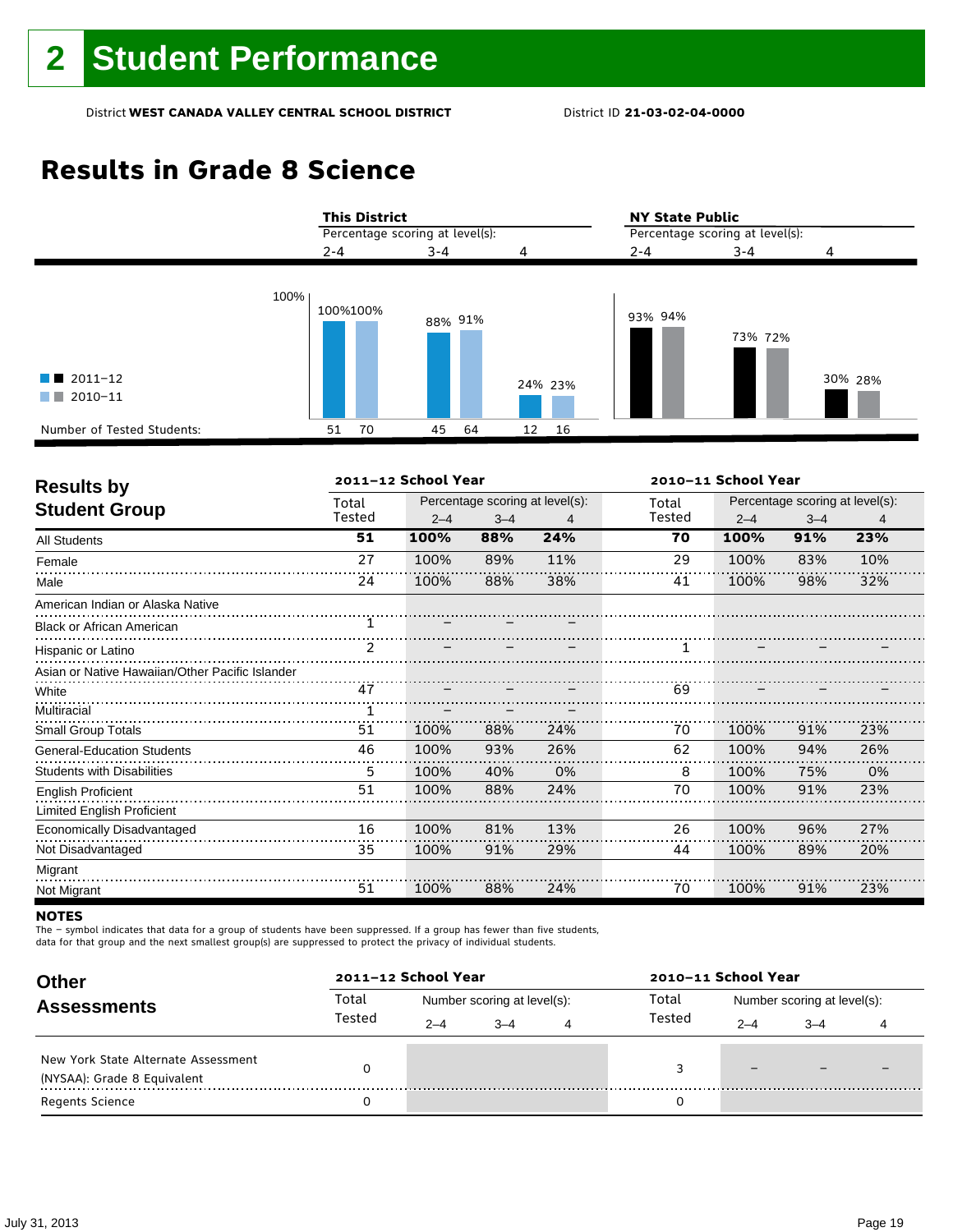### **Statewide 2010–11 Results on the National Assessment of Educational Progress (NAEP)**

|                            | % Below Basic | % Basic | % Proficient | % Advanced |
|----------------------------|---------------|---------|--------------|------------|
| <b>Grade 4 Reading</b>     | 32%           | 33%     | 26%          | 9%         |
| <b>Grade 8 Reading</b>     | 24%           | 41%     | 31%          | 4%         |
| <b>Grade 4 Mathematics</b> | 20%           | 44%     | 31%          | 5%         |
| <b>Grade 8 Mathematics</b> | 30%           | 40%     | 23%          | 7%         |

#### NOTES

\*Reporting standards not met.

\*\*Rounds to 0.

### **Statewide 2010–11 NAEP Participation Rates for LEP Students and Students with Disabilities**

|                            |                                   | <b>Participation Rate</b> |
|----------------------------|-----------------------------------|---------------------------|
| <b>Grade 4 Reading</b>     |                                   |                           |
|                            | <b>Limited English Proficient</b> | 84%                       |
|                            | <b>Students with Disabilities</b> | 85%                       |
| <b>Grade 8 Reading</b>     |                                   |                           |
|                            | <b>Limited English Proficient</b> | 77%                       |
|                            | <b>Students with Disabilities</b> | 84%                       |
| <b>Grade 4 Mathematics</b> |                                   |                           |
|                            | <b>Limited English Proficient</b> | 91%                       |
|                            | <b>Students with Disabilities</b> | 90%                       |
| <b>Grade 8 Mathematics</b> |                                   |                           |
|                            | <b>Limited English Proficient</b> | 92%                       |
|                            | <b>Students with Disabilities</b> | 91%                       |

#### **NOTE**

 The National Assessment of Educational Progress (NAEP), developed in 1969, is a nationally representative assessment of the performance of United States' students in mathematics, reading, science, writing, the arts, civics, economics, geography, and U.S. history. The NAEP assessment is administered to a sampling of schools across New York State. Teachers, principals, parents, policymakers,

 and researchers use NAEP results to assess progress and develop ways to improve education in the United States. As part of a federal requirement, NYSED is publishing these statewide results on NAEP. There are no consequences for schools, teachers, or students based on NAEP results.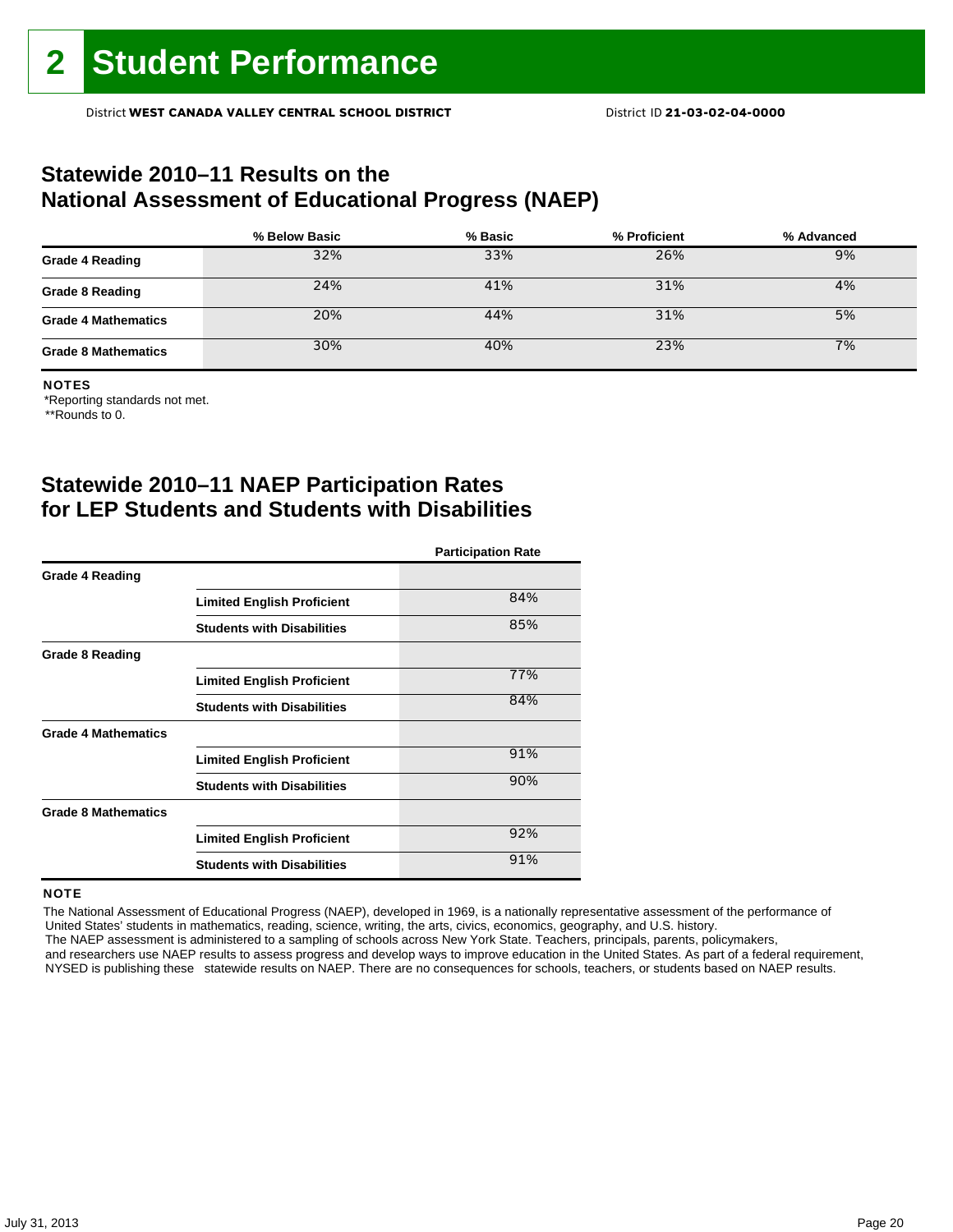## **Total Cohort Results in Secondary-Level English Language Arts after Four Years of Instruction**



| <b>Results by</b>                               | 2008 Cohort   |         |         |                                 | 2007 Cohort |         |                                 |     |  |
|-------------------------------------------------|---------------|---------|---------|---------------------------------|-------------|---------|---------------------------------|-----|--|
|                                                 | Number        |         |         | Percentage scoring at level(s): | Number      |         | Percentage scoring at level(s): |     |  |
| <b>Student Group</b>                            | of Students   | $2 - 4$ | $3 - 4$ | 4                               | of Students | $2 - 4$ | $3 - 4$                         | 4   |  |
| <b>All Students</b>                             | 79            | 87%     | 86%     | 24%                             | 61          | 75%     | 75%                             | 30% |  |
| Female                                          | 36            | 94%     | 94%     | 31%                             | 32          | 78%     | 78%                             | 38% |  |
| Male                                            | 43            | 81%     | 79%     | 19%                             | 29          | 72%     | 72%                             | 21% |  |
| American Indian or Alaska Native                |               |         |         |                                 |             |         |                                 |     |  |
| <b>Black or African American</b>                |               |         |         |                                 |             |         |                                 |     |  |
| Hispanic or Latino                              | $\frac{1}{2}$ |         |         |                                 |             |         |                                 |     |  |
| Asian or Native Hawaiian/Other Pacific Islander |               |         |         |                                 |             |         |                                 |     |  |
| White                                           | 73            | 89%     | 88%     | 25%                             | 60          |         |                                 |     |  |
| Multiracial                                     |               |         |         |                                 |             |         |                                 |     |  |
| <b>Small Group Totals</b>                       | 6             | 67%     | 67%     | 17%                             | 61          | 75%     | 75%                             | 30% |  |
| <b>General-Education Students</b>               | 67            | 96%     | 96%     | 28%                             | 52          | 87%     | 87%                             | 35% |  |
| <b>Students with Disabilities</b>               | 12            | 42%     | 33%     | 0%                              | 9           | 11%     | 11%                             | 0%  |  |
| <b>English Proficient</b>                       | 79            | 87%     | 86%     | 24%                             | 61          | 75%     | 75%                             | 30% |  |
| Limited English Proficient                      |               |         |         |                                 |             |         |                                 |     |  |
| Economically Disadvantaged                      | 27            | 89%     | 89%     | 11%                             | 15          | 80%     | 80%                             | 13% |  |
| Not Disadvantaged                               | 52            | 87%     | 85%     | 31%                             | 46          | 74%     | 74%                             | 35% |  |
| Migrant                                         |               |         |         |                                 |             |         |                                 |     |  |
| Not Migrant                                     | 79            | 87%     | 86%     | 24%                             | 61          | 75%     | 75%                             | 30% |  |

#### NOTES

The – symbol indicates that data for a group of students have been suppressed. If a group has fewer than five students, data for that group and the next smallest group(s) are suppressed to protect the privacy of individual students.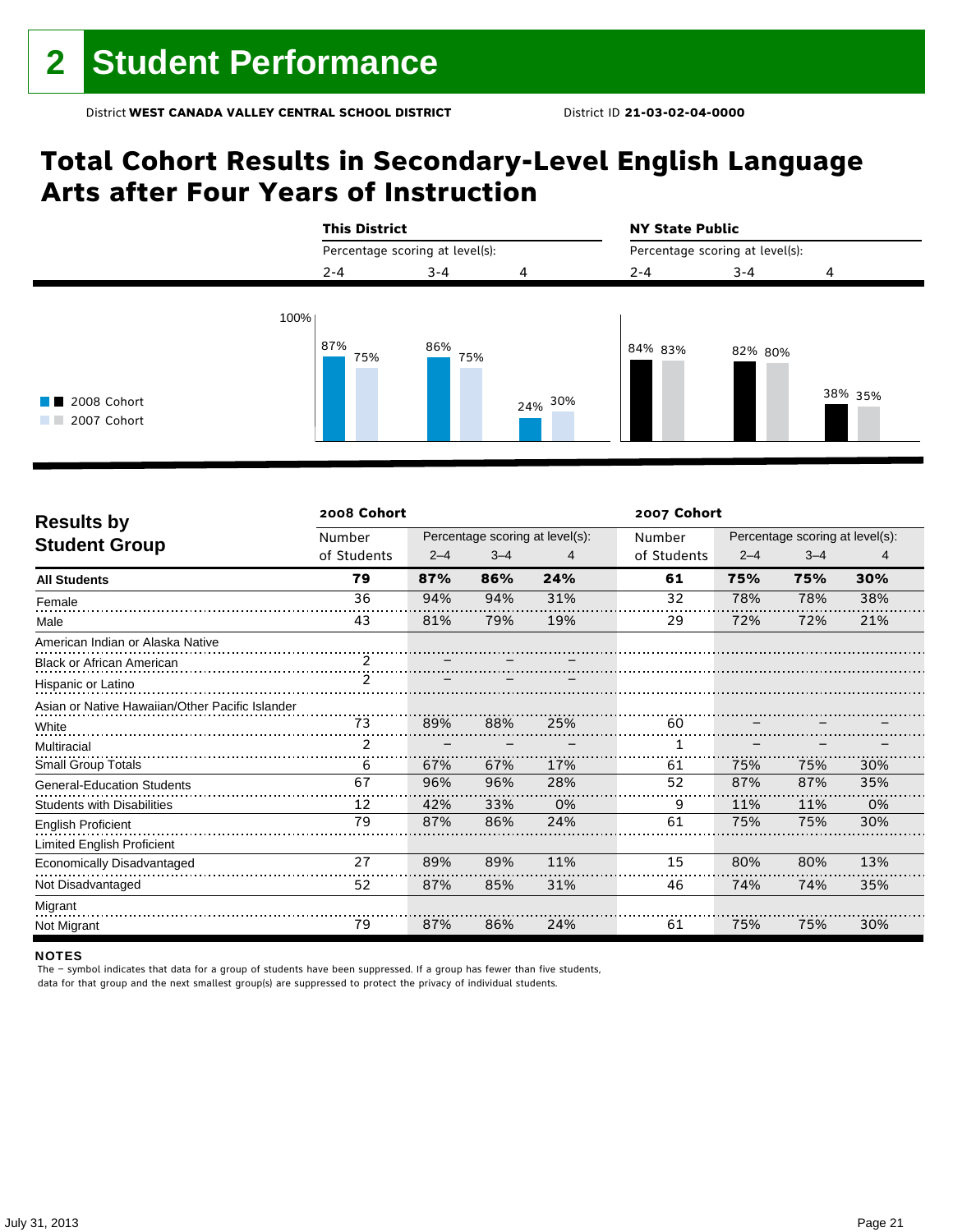## **Total Cohort Results in Secondary-Level Mathematics after Four Years of Instruction**



| <b>Results by</b>                               | 2008 Cohort   |         |         |                                 | 2007 Cohort |         |                                 |     |  |  |
|-------------------------------------------------|---------------|---------|---------|---------------------------------|-------------|---------|---------------------------------|-----|--|--|
|                                                 | Number        |         |         | Percentage scoring at level(s): | Number      |         | Percentage scoring at level(s): |     |  |  |
| <b>Student Group</b>                            | of Students   | $2 - 4$ | $3 - 4$ | 4                               | of Students | $2 - 4$ | $3 - 4$                         | 4   |  |  |
| <b>All Students</b>                             | 79            | 90%     | 87%     | 20%                             | 61          | 80%     | 77%                             | 20% |  |  |
| Female                                          | 36            | 97%     | 97%     | 25%                             | 32          | 84%     | 84%                             | 16% |  |  |
| Male                                            | 43            | 84%     | 79%     | 16%                             | 29          | 76%     | 69%                             | 24% |  |  |
| American Indian or Alaska Native                |               |         |         |                                 |             |         |                                 |     |  |  |
| <b>Black or African American</b>                |               |         |         |                                 |             |         |                                 |     |  |  |
| Hispanic or Latino                              | $\frac{1}{2}$ |         |         |                                 |             |         |                                 |     |  |  |
| Asian or Native Hawaiian/Other Pacific Islander |               |         |         |                                 |             |         |                                 |     |  |  |
| White                                           | 73            | 92%     | 89%     | 22%                             | 60          |         |                                 |     |  |  |
| Multiracial                                     | 2             |         |         |                                 |             |         |                                 |     |  |  |
| <b>Small Group Totals</b>                       | 6             | 67%     | 67%     | 0%                              | 61          | 80%     | 77%                             | 20% |  |  |
| <b>General-Education Students</b>               | 67            | 97%     | 94%     | 24%                             | 52          | 88%     | 87%                             | 23% |  |  |
| Students with Disabilities                      | 12            | 50%     | 50%     | 0%                              | 9           | 33%     | 22%                             | 0%  |  |  |
| <b>English Proficient</b>                       | 79            | 90%     | 87%     | 20%                             | 61          | 80%     | 77%                             | 20% |  |  |
| <b>Limited English Proficient</b>               |               |         |         |                                 |             |         |                                 |     |  |  |
| Economically Disadvantaged                      | 27            | 93%     | 89%     | 11%                             | 15          | 80%     | 80%                             | 7%  |  |  |
| Not Disadvantaged                               | 52            | 88%     | 87%     | 25%                             | 46          | 80%     | 76%                             | 24% |  |  |
| Migrant                                         |               |         |         |                                 |             |         |                                 |     |  |  |
| Not Migrant                                     | 79            | 90%     | 87%     | 20%                             | 61          | 80%     | 77%                             | 20% |  |  |

#### NOTES

The – symbol indicates that data for a group of students have been suppressed. If a group has fewer than five students, data for that group and the next smallest group(s) are suppressed to protect the privacy of individual students.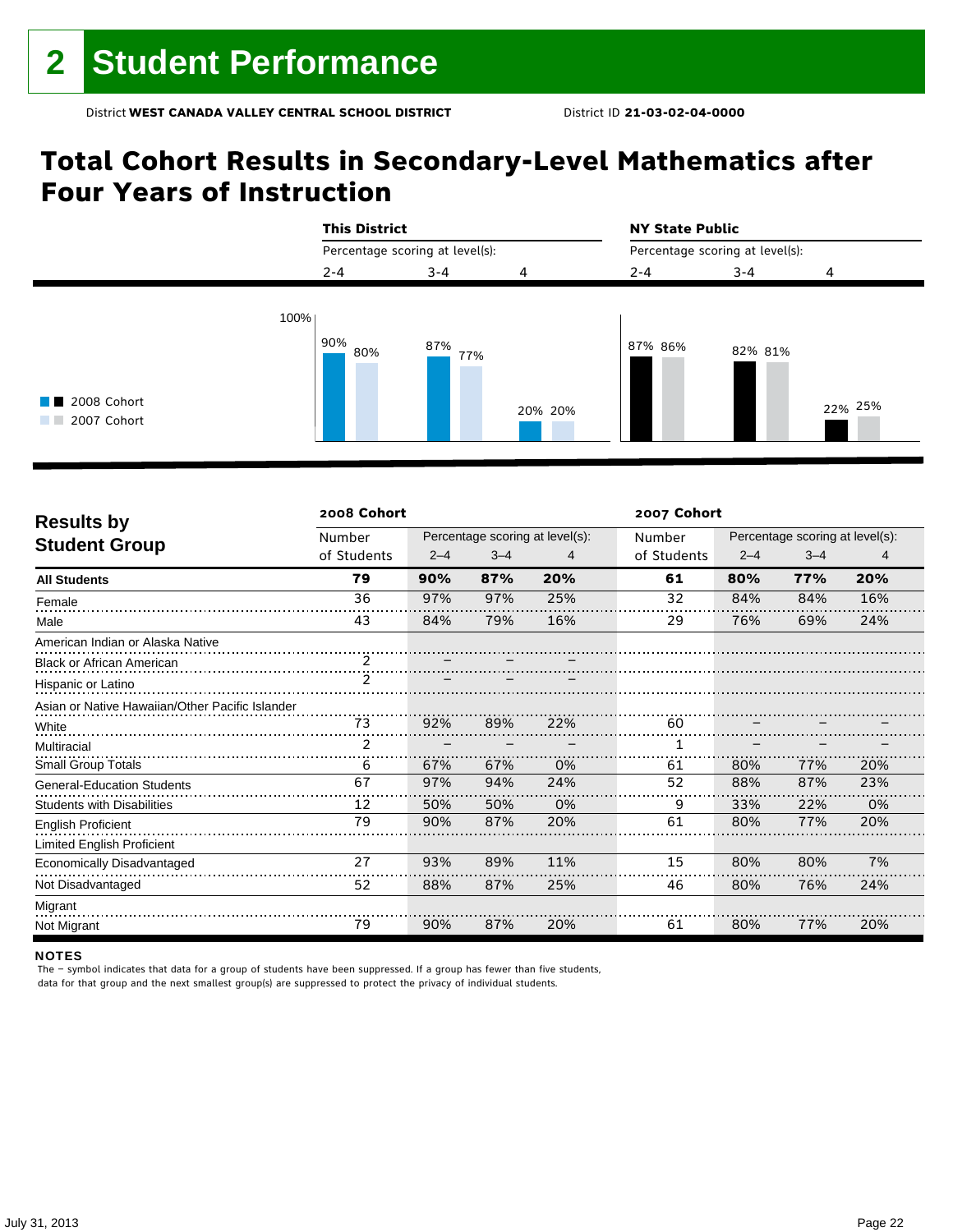#### District **WEST CANADA VALLEY CENTRAL SCHOOL DISTRICT** District ID **21-03-02-04-0000**

### **2008 Total Cohort Results in Secondary-Level Global History and Geography, U.S. History and Government, and Science after Four Years of Instruction**

|                                        |                      | <b>All Students</b> |                        |        |                   | <b>General-Education Students</b>  |       |        |                   | <b>Students with Disabilities</b> |                        |        |  |
|----------------------------------------|----------------------|---------------------|------------------------|--------|-------------------|------------------------------------|-------|--------|-------------------|-----------------------------------|------------------------|--------|--|
|                                        | Enrollment<br>Cohort | scoring:            | Percentage of students |        | Enrollm<br>Cohort | Percentage of students<br>scoring: |       |        | Cohort<br>Enrollm | scoring:                          | Percentage of students |        |  |
|                                        |                      | 55-64               | 65-84                  | 85-100 |                   | 55-64                              | 65-84 | 85-100 |                   | 55-64                             | 65-84                  | 85-100 |  |
| <b>Global History and</b><br>Geography | 79                   | 4%                  | 46%                    | 37%    | 67                | 3%                                 | 48%   | 42%    | 12                | 8%                                | 33%                    | 8%     |  |
| U.S. History and<br>Government         | 79                   | 1%                  | 24%                    | 62%    | 67                | 0%                                 | 25%   | 69%    | 12                | 8%                                | 17%                    | 25%    |  |
| <b>Science</b>                         | 79                   | 0%                  | 46%                    | 41%    | 67                | 0%                                 | 46%   | 46%    | 12                | 0%                                | 42%                    | 8%     |  |

### **New York State Alternate Assessments (NYSAA) 2011-12**

|                        | <b>All Students</b> |                                         |   |   |   |  |  |  |  |  |
|------------------------|---------------------|-----------------------------------------|---|---|---|--|--|--|--|--|
|                        | Total<br>Tested     | Number of students<br>scoring at Level: |   |   |   |  |  |  |  |  |
| <b>Secondary Level</b> |                     | 1                                       | 2 | 3 | 4 |  |  |  |  |  |
| English Language Arts  |                     |                                         |   |   |   |  |  |  |  |  |
| <b>Mathematics</b>     | 0                   |                                         |   |   |   |  |  |  |  |  |
| <b>Social Studies</b>  | O                   |                                         |   |   |   |  |  |  |  |  |
| Science                |                     |                                         |   |   |   |  |  |  |  |  |

#### **NOTES**

The - symbol indicates that data for a group of students have been suppressed. If a group has fewer than five students, data for that group and the next smallest group(s) are suppressed to protect the privacy of individual students.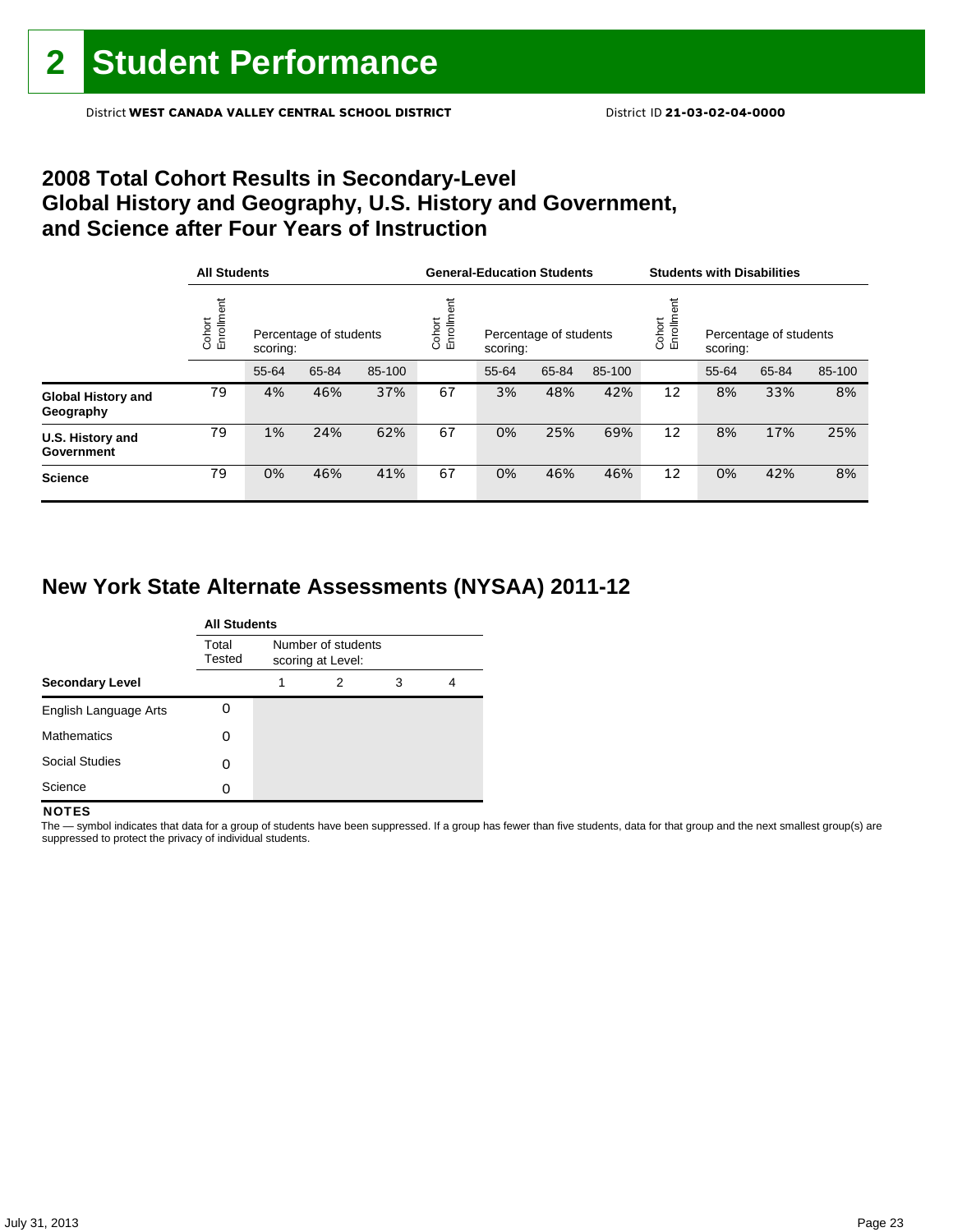### **Regents Exams**

|                                       |             |                 | <b>All Students</b> |                                                |     | <b>General-Education Students</b> |                          |                                                |                   | <b>Students with Disabilities</b> |                          |                                                |       |
|---------------------------------------|-------------|-----------------|---------------------|------------------------------------------------|-----|-----------------------------------|--------------------------|------------------------------------------------|-------------------|-----------------------------------|--------------------------|------------------------------------------------|-------|
|                                       |             | Total<br>Tested |                     | Percentage of students<br>scoring at or above: |     | Total<br><b>Tested</b>            |                          | Percentage of students<br>scoring at or above: |                   | Total<br>Tested                   |                          | Percentage of students<br>scoring at or above: |       |
|                                       |             |                 | 55                  | 65                                             | 85  |                                   | 55                       | 65                                             | 85                |                                   | 55                       | 65                                             | 85    |
| Comprehensive English                 | $2011 - 12$ | 63              | 97%                 | 86%                                            | 37% | 56                                | 98%                      | 91%                                            | 41%               | 7                                 | 86%                      | 43%                                            | 0%    |
|                                       | $2010 - 11$ | 70              | 99%                 | 97%                                            | 27% | 65                                | 100%                     | 98%                                            | 29%               | 5                                 | 80%                      | 80%                                            | $0\%$ |
|                                       | $2009 - 10$ | 51              | 100%                | 100%                                           | 35% | 50                                | $\qquad \qquad -$        |                                                |                   | 1                                 |                          |                                                |       |
| <b>Integrated Algebra</b>             | $2011 - 12$ | 57              | 98%                 | 86%                                            | 21% | 56                                |                          |                                                | $\qquad \qquad -$ | 1                                 |                          |                                                |       |
|                                       | $2010 - 11$ | 86              | 98%                 | 92%                                            | 5%  | 78                                | 99%                      | 96%                                            | 5%                | 8                                 | 88%                      | 50%                                            | $0\%$ |
|                                       | $2009 - 10$ | 59              | 97%                 | 90%                                            | 8%  | 55                                |                          |                                                | $\qquad \qquad -$ | 4                                 |                          |                                                |       |
| Geometry                              | $2011 - 12$ | 70              | 96%                 | 90%                                            | 13% | 67                                | —                        | -                                              | $\qquad \qquad -$ | 3                                 |                          |                                                |       |
|                                       | $2010 - 11$ | 43              | 95%                 | 91%                                            | 26% | 41                                |                          |                                                | $\qquad \qquad -$ | 2                                 |                          |                                                |       |
|                                       | $2009 - 10$ | 66              | 98%                 | 94%                                            | 21% | 64                                |                          |                                                |                   | $\overline{2}$                    |                          |                                                |       |
| Algebra 2/Trigonometry                | $2011 - 12$ | 39              | 82%                 | 64%                                            | 21% | 39                                | 82%                      | 64%                                            | 21%               | 0                                 |                          |                                                |       |
|                                       | $2010 - 11$ | 48              | 88%                 | 73%                                            | 8%  | 48                                | 88%                      | 73%                                            | 8%                | 0                                 |                          |                                                |       |
|                                       | $2009 - 10$ | 31              | 100%                | 100%                                           | 39% | 31                                | 100%                     | 100%                                           | 39%               | 0                                 |                          |                                                |       |
| Global History and Geography          | $2011 - 12$ | 77              | 91%                 | 81%                                            | 18% | $\overline{74}$                   | $\overline{\phantom{0}}$ |                                                | $\qquad \qquad -$ | 3                                 | $\overline{\phantom{0}}$ |                                                |       |
|                                       | $2010 - 11$ | 66              | 92%                 | 82%                                            | 23% | 58                                | 95%                      | 86%                                            | 26%               | 8                                 | 75%                      | 50%                                            | 0%    |
|                                       | $2009 - 10$ | 75              | 91%                 | 83%                                            | 39% | 70                                | 91%                      | 83%                                            | 40%               | 5                                 | 80%                      | 80%                                            | 20%   |
| U.S. History and Government           | $2011 - 12$ | 66              | 92%                 | 86%                                            | 47% | 57                                | 95%                      | 91%                                            | 49%               | 9                                 | 78%                      | 56%                                            | 33%   |
|                                       | $2010 - 11$ | 67              | 94%                 | 91%                                            | 70% | 61                                | 98%                      | 95%                                            | 74%               | 6                                 | 50%                      | 50%                                            | 33%   |
|                                       | $2009 - 10$ | 52              | 96%                 | 96%                                            | 73% | 49                                |                          |                                                |                   | 3                                 |                          |                                                |       |
| <b>Living Environment</b>             | $2011 - 12$ | 79              | 100%                | 94%                                            | 25% | 73                                | 100%                     | 95%                                            | 26%               | 6                                 | 100%                     | 83%                                            | 17%   |
|                                       | $2010 - 11$ | 61              | 100%                | 97%                                            | 28% | 56                                | 100%                     | 96%                                            | 30%               | 5                                 | 100%                     | 100%                                           | $0\%$ |
|                                       | $2009 - 10$ | 52              | 100%                | 96%                                            | 37% | 50                                | $\qquad \qquad -$        |                                                |                   | $\overline{2}$                    |                          |                                                |       |
| <b>Physical Setting/Earth Science</b> | $2011 - 12$ | 62              | 98%                 | 92%                                            | 37% | 62                                | 98%                      | 92%                                            | 37%               | $\overline{0}$                    |                          |                                                |       |
|                                       | $2010 - 11$ | 82              | 98%                 | 88%                                            | 16% | 75                                | 97%                      | 89%                                            | 17%               | 7                                 | 100%                     | 71%                                            | 0%    |
|                                       | $2009 - 10$ | 62              | 100%                | 97%                                            | 37% | 56                                | 100%                     | 98%                                            | 41%               | 6                                 | 100%                     | 83%                                            | $0\%$ |
| <b>Physical Setting/Chemistry</b>     | $2011 - 12$ | 33              | 94%                 | 88%                                            | 24% | 32                                | $\overline{\phantom{m}}$ | $\overline{\phantom{a}}$                       |                   | 1                                 |                          |                                                |       |
|                                       | $2010 - 11$ | 41              | 90%                 | 68%                                            | 12% | 41                                | 90%                      | 68%                                            | 12%               | 0                                 |                          |                                                |       |
|                                       | $2009 - 10$ | 38              | 74%                 | 47%                                            | 3%  | 38                                | 74%                      | 47%                                            | 3%                | 0                                 |                          |                                                |       |
| <b>Physical Setting/Physics</b>       | $2011 - 12$ | $\overline{15}$ | 80%                 | 47%                                            | 0%  | $\overline{15}$                   | 80%                      | 47%                                            | $0\%$             | $\overline{0}$                    |                          |                                                |       |
|                                       | $2010 - 11$ | $\overline{1}$  | 86%                 | 71%                                            | 14% | 7                                 | 86%                      | 71%                                            | 14%               | 0                                 |                          |                                                |       |
|                                       | $2009 - 10$ | 15              | 87%                 | 73%                                            | 7%  | 15                                | 87%                      | 73%                                            | 7%                | 0                                 |                          |                                                |       |

#### NOTE

The — symbol indicates that data for a group of students have been suppressed. If a group has fewer than five

students, data for that group and the next smallest group(s) are suppressed to protect the privacy of individual students.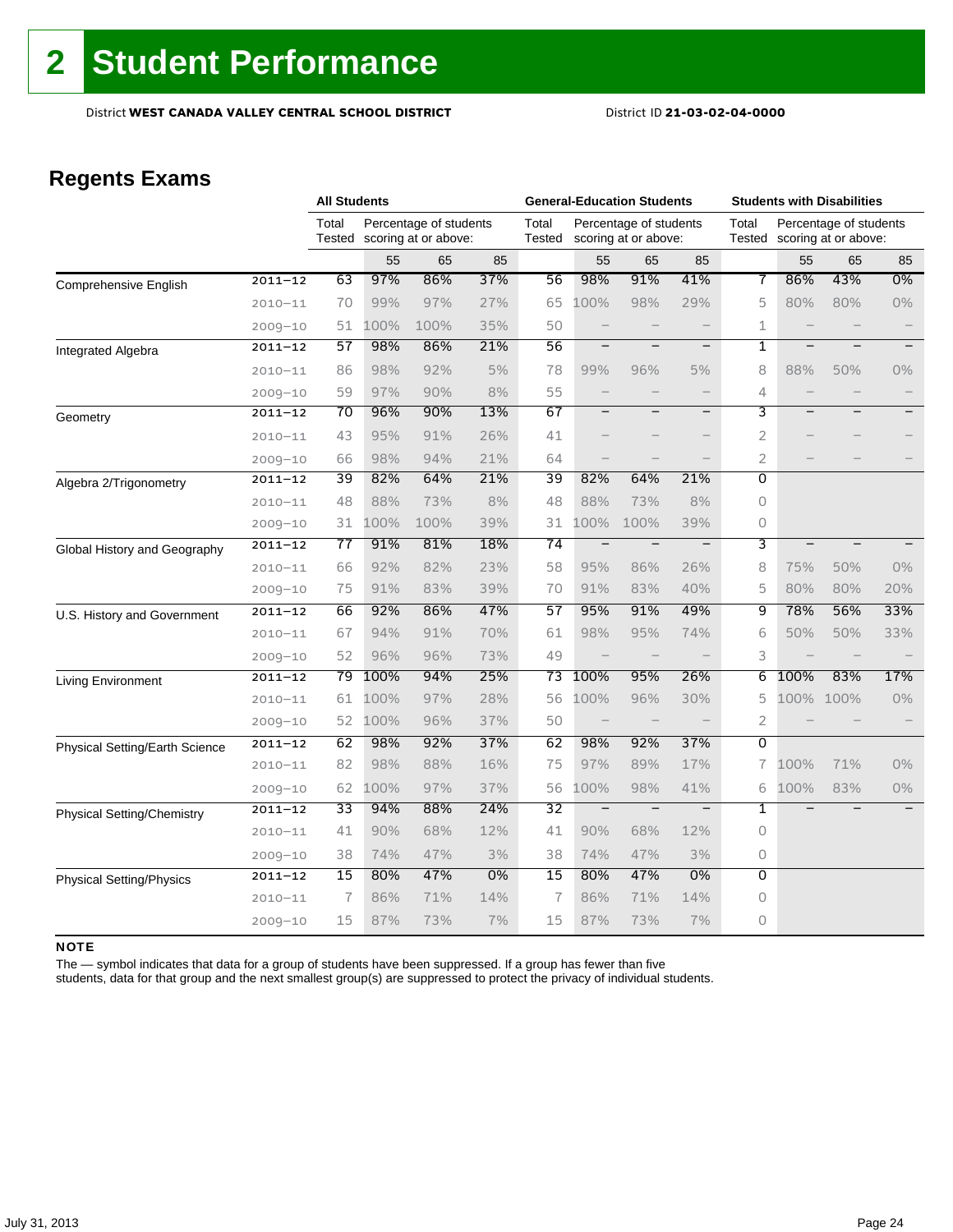District **WEST CANADA VALLEY CENTRAL SCHOOL DISTRICT** District ID **21-03-02-04-0000**

## **Regents Competency Tests**

|                             |             | <b>All Students</b> |                  |                 | <b>General-Education Students</b> | <b>Students with Disabilities</b> |                  |  |
|-----------------------------|-------------|---------------------|------------------|-----------------|-----------------------------------|-----------------------------------|------------------|--|
|                             |             | Total<br>Tested     | Percent Passing: | Total<br>Tested | Percent Passing:                  | Total<br>Tested                   | Percent Passing: |  |
| <b>Mathematics</b>          | $2011 - 12$ | 1                   |                  | 0               |                                   | 1                                 |                  |  |
|                             | $2010 - 11$ | 6                   | 67%              | 0               |                                   | 6                                 | 67%              |  |
|                             | $2009 - 10$ | 16                  | 44%              | 0               |                                   | 16                                | 44%              |  |
| Science                     | $2011 - 12$ | $\mathbf 1$         |                  | 0               |                                   | 1                                 |                  |  |
|                             | $2010 - 11$ | 3                   |                  | 0               |                                   | 3                                 |                  |  |
|                             | $2009 - 10$ | 5                   | 80%              | 0               |                                   | 5                                 | 80%              |  |
| Reading                     | $2011 - 12$ | 6                   | 83%              | 0               |                                   | 6                                 | 83%              |  |
|                             | $2010 - 11$ | 11                  | 45%              | Ω               |                                   | 11                                | 45%              |  |
|                             | $2009 - 10$ | 5                   | 40%              | 0               |                                   | 5                                 | 40%              |  |
| Writing                     | $2011 - 12$ | $\mathbf{1}$        |                  | $\Omega$        |                                   | 1                                 |                  |  |
|                             | $2010 - 11$ | 9                   | 78%              | $\bigcap$       |                                   | 9                                 | 78%              |  |
|                             | $2009 - 10$ | 3                   |                  | 0               |                                   | 3                                 |                  |  |
| <b>Global Studies</b>       | $2011 - 12$ | 5                   | 60%              | 0               |                                   | 5                                 | 60%              |  |
|                             | $2010 - 11$ | 5                   | 40%              | 0               |                                   | 5                                 | 40%              |  |
|                             | $2009 - 10$ | 0                   |                  | 0               |                                   | 0                                 |                  |  |
| U.S. History and Government | $2011 - 12$ | 5                   | 60%              | $\Omega$        |                                   | 5                                 | 60%              |  |
|                             | $2010 - 11$ | $\overline{2}$      |                  | 0               |                                   | 2                                 |                  |  |
|                             | $2009 - 10$ | 0                   |                  | U               |                                   | O.                                |                  |  |

#### NOTE

The - symbol indicates that data for a group of students have been suppressed. If a group has fewer than five students, data for that group and the next smallest group(s) are suppressed to protect the privacy of individual students.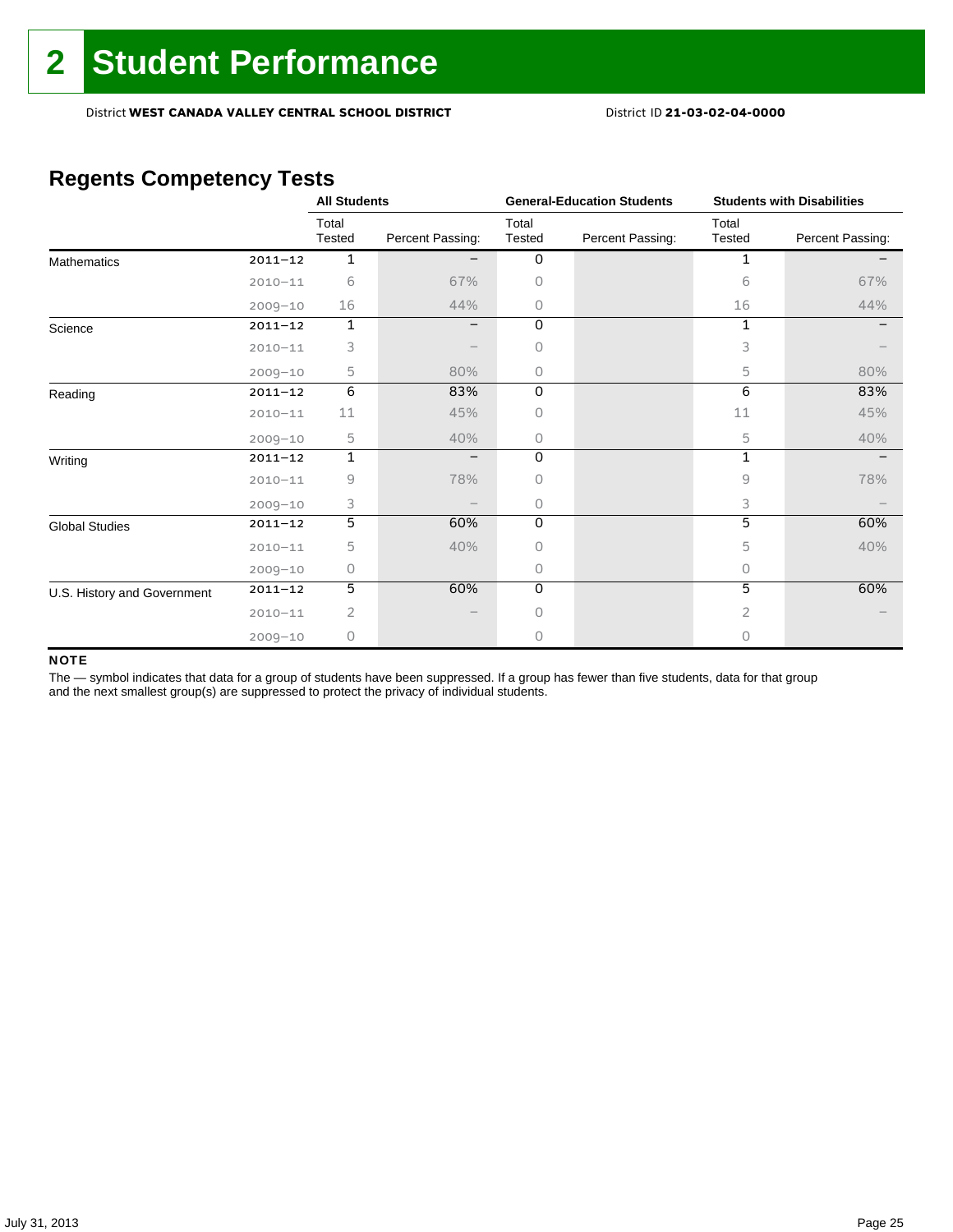### **New York State English as a Second Language Achievement Test (NYSESLAT)**

|                      |             | <b>All Students</b><br><b>General-Education Students</b> |                                                           |         |      |       |                        | <b>Students with Disabilities</b>                         |         |      |       |                 |                                                           |         |      |       |
|----------------------|-------------|----------------------------------------------------------|-----------------------------------------------------------|---------|------|-------|------------------------|-----------------------------------------------------------|---------|------|-------|-----------------|-----------------------------------------------------------|---------|------|-------|
|                      |             | Total<br>Tested                                          | Percent of students scoring<br>in each performance level: |         |      |       | Total<br><b>Tested</b> | Percent of students scoring<br>in each performance level: |         |      |       | Total<br>Tested | Percent of students scoring<br>in each performance level: |         |      |       |
|                      |             |                                                          | Begin.                                                    | Interm. | Adv. | Prof. |                        | Begin.                                                    | Interm. | Adv. | Prof. |                 | Begin.                                                    | Interm. | Adv. | Prof. |
| <b>Listening and</b> | $2011 - 12$ | 0                                                        |                                                           |         |      |       | 0                      |                                                           |         |      |       | 0               |                                                           |         |      |       |
| <b>Speaking</b>      | $2010 - 11$ | 0                                                        |                                                           |         |      |       | 0                      |                                                           |         |      |       | 0               |                                                           |         |      |       |
| (Grades K-1)         | $2009 - 10$ | 0                                                        |                                                           |         |      |       | 0                      |                                                           |         |      |       | $\circ$         |                                                           |         |      |       |
| <b>Reading and</b>   | $2011 - 12$ | 0                                                        |                                                           |         |      |       | 0                      |                                                           |         |      |       | 0               |                                                           |         |      |       |
| Writing              | $2010 - 11$ | $\bigcirc$                                               |                                                           |         |      |       | $\circ$                |                                                           |         |      |       | $\bigcirc$      |                                                           |         |      |       |
| (Grades K-1)         | $2009 - 10$ | 0                                                        |                                                           |         |      |       | 0                      |                                                           |         |      |       | 0               |                                                           |         |      |       |
| <b>Listening and</b> | $2011 - 12$ | 0                                                        |                                                           |         |      |       | 0                      |                                                           |         |      |       | 0               |                                                           |         |      |       |
| <b>Speaking</b>      | $2010 - 11$ | 0                                                        |                                                           |         |      |       | 0                      |                                                           |         |      |       | $\circ$         |                                                           |         |      |       |
| $(Grades 2-4)$       | $2009 - 10$ | $\overline{2}$                                           |                                                           |         |      |       | $\overline{2}$         |                                                           |         |      |       | $\circ$         |                                                           |         |      |       |
| <b>Reading and</b>   | $2011 - 12$ | 0                                                        |                                                           |         |      |       | 0                      |                                                           |         |      |       | 0               |                                                           |         |      |       |
| Writing              | $2010 - 11$ | 0                                                        |                                                           |         |      |       | 0                      |                                                           |         |      |       | $\circ$         |                                                           |         |      |       |
| (Grades 2-4)         | $2009 - 10$ | $\mathbf{2}$                                             |                                                           |         |      |       | $\overline{2}$         |                                                           |         |      |       | $\circ$         |                                                           |         |      |       |
| <b>Listening and</b> | $2011 - 12$ | 0                                                        |                                                           |         |      |       | 0                      |                                                           |         |      |       | $\mathbf 0$     |                                                           |         |      |       |
| <b>Speaking</b>      | $2010 - 11$ | $\bigcirc$                                               |                                                           |         |      |       | $\circ$                |                                                           |         |      |       | $\circ$         |                                                           |         |      |       |
| $(Grades 5-6)$       | $2009 - 10$ | $\mathsf O$                                              |                                                           |         |      |       | $\circ$                |                                                           |         |      |       | 0               |                                                           |         |      |       |
| <b>Reading and</b>   | $2011 - 12$ | $\mathsf 0$                                              |                                                           |         |      |       | 0                      |                                                           |         |      |       | 0               |                                                           |         |      |       |
| Writing              | $2010 - 11$ | $\bigcirc$                                               |                                                           |         |      |       | $\circ$                |                                                           |         |      |       | $\circ$         |                                                           |         |      |       |
| (Grades 5–6)         | $2009 - 10$ | 0                                                        |                                                           |         |      |       | 0                      |                                                           |         |      |       | $\circ$         |                                                           |         |      |       |
| <b>Listening and</b> | $2011 - 12$ | $\mathsf 0$                                              |                                                           |         |      |       | $\mathsf 0$            |                                                           |         |      |       | $\mathbf 0$     |                                                           |         |      |       |
| <b>Speaking</b>      | $2010 - 11$ | $\mathsf O$                                              |                                                           |         |      |       | 0                      |                                                           |         |      |       | $\circ$         |                                                           |         |      |       |
| (Grades 7-8)         | $2009 - 10$ | 1                                                        |                                                           |         |      |       | $\mathbf 1$            |                                                           |         |      |       | 0               |                                                           |         |      |       |
| <b>Reading and</b>   | $2011 - 12$ | 0                                                        |                                                           |         |      |       | 0                      |                                                           |         |      |       | $\mathbf 0$     |                                                           |         |      |       |
| Writing              | $2010 - 11$ | $\bigcirc$                                               |                                                           |         |      |       | 0                      |                                                           |         |      |       | $\circ$         |                                                           |         |      |       |
| (Grades 7-8)         | $2009 - 10$ | 1                                                        |                                                           |         |      |       | $\mathbf 1$            |                                                           |         |      |       | $\circ$         |                                                           |         |      |       |
| <b>Listening and</b> | $2011 - 12$ | 0                                                        |                                                           |         |      |       | 0                      |                                                           |         |      |       | 0               |                                                           |         |      |       |
| <b>Speaking</b>      | $2010 - 11$ | 1                                                        |                                                           |         |      |       | $\mathbf 1$            |                                                           |         |      |       | $\circ$         |                                                           |         |      |       |
| (Grades 9-12)        | $2009 - 10$ | $\mathbf{2}$                                             |                                                           |         |      |       | $\mathbf{2}$           |                                                           |         |      |       | $\bigcirc$      |                                                           |         |      |       |
| <b>Reading and</b>   | $2011 - 12$ | 0                                                        |                                                           |         |      |       | 0                      |                                                           |         |      |       | $\mathbf 0$     |                                                           |         |      |       |
| Writing              | $2010 - 11$ | 1                                                        |                                                           |         |      |       | 1                      |                                                           |         |      |       | $\circ$         |                                                           |         |      |       |
| (Grades 9-12)        | $2009 - 10$ | $\overline{2}$                                           |                                                           |         |      |       | $\overline{c}$         |                                                           |         |      |       | $\circ$         |                                                           |         |      |       |

#### **NOTE**

The — symbol indicates that data for a group of students have been suppressed. If a group has fewer than five students, data for that group and the next smallest group(s) are suppressed to protect the privacy of individual students.